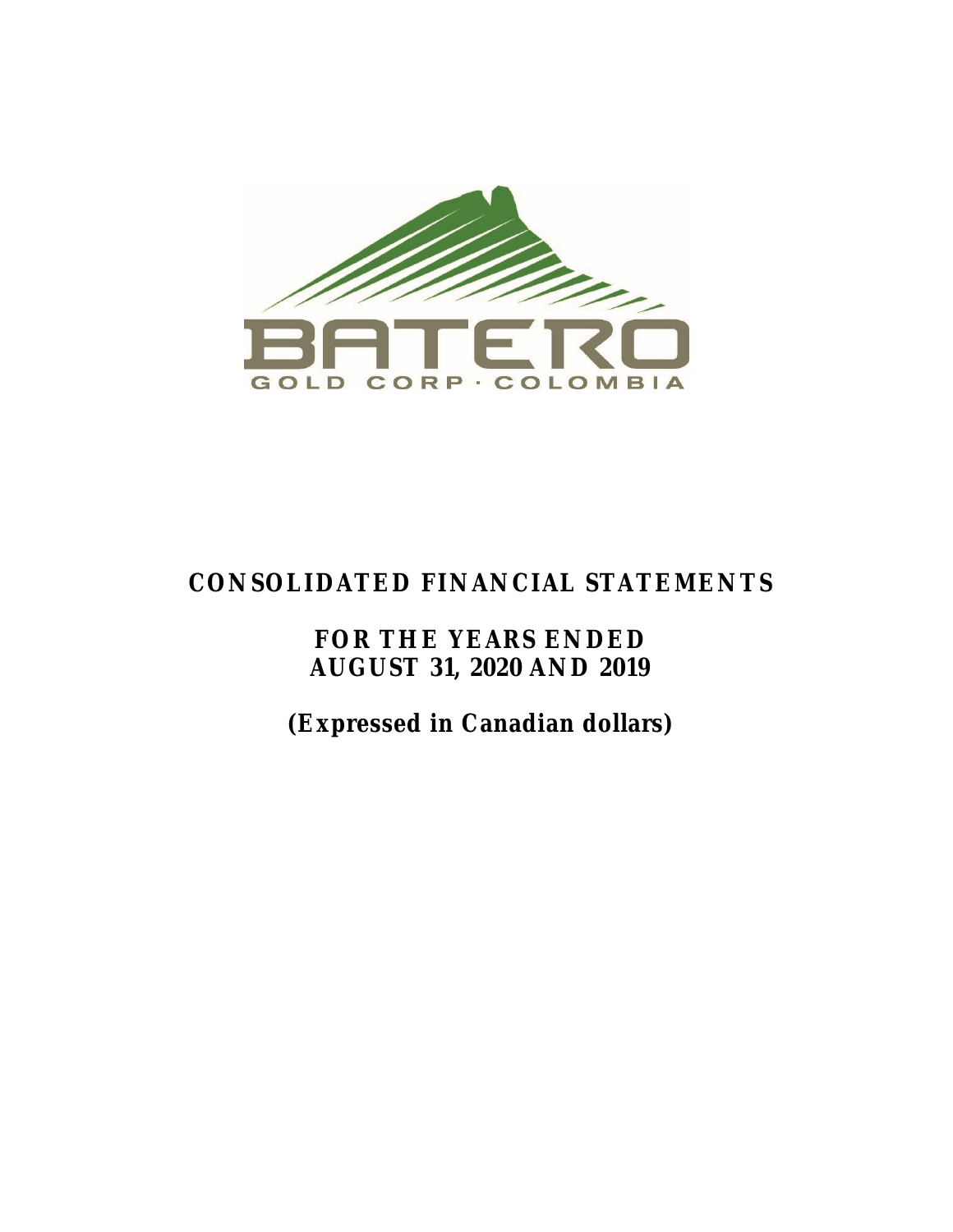

**D&H Group LLP** Chartered Professional Accountants 10th Floor, 1333 West Broadway Vancouver, BC V6H 4C1

dhgroup.ca t 604.731.5881 f 604.731.9923

## **Independent Auditor's Report**

To the Shareholders of Batero Gold Corp.

#### **Opinion**

We have audited the consolidated financial statements of Batero Gold Corp. (the "Company"), which comprise the consolidated statements of financial position as at August 31, 2020 and August 31, 2019, and the consolidated statements of net loss and comprehensive loss, consolidated statements of changes in shareholders' equity and consolidated statements of cash flows for the years then ended, and notes to the consolidated financial statements, including a summary of significant accounting policies.

In our opinion, the accompanying consolidated financial statements present fairly, in all material respects, the financial position of the Company as at August 31, 2020 and August 31, 2019, and its financial performance and its cash flows for the years then ended in accordance with International Financial Reporting Standards.

#### **Basis for Opinion**

We conducted our audit in accordance with Canadian generally accepted auditing standards. Our responsibilities under those standards are further described in the *Auditor's Responsibilities for the Audit of the Consolidated Financial Statements* section of our report. We are independent of the Company in accordance with the ethical requirements that are relevant to our audit of the consolidated financial statements in Canada, and we have fulfilled our other ethical responsibilities in accordance with these requirements. We believe that the audit evidence we have obtained is sufficient and appropriate to provide a basis for our opinion.

#### **Other Information**

Management is responsible for the other information. The other information comprises the information included in Management's Discussion and Analysis.

Our opinion on the consolidated financial statements does not cover the other information and we do not express any form of assurance conclusion thereon.

In connection with our audit of the consolidated financial statements, our responsibility is to read the other information identified above and, in doing so, consider whether the other information is materially inconsistent with the consolidated financial statements or our knowledge obtained in the audit, or otherwise appears to be materially misstated.

We obtained Management's Discussion and Analysis prior to the date of this auditor's report. If, based on the work we have performed on this other information, we conclude that there is a material misstatement of this other information, we are required to report that fact in this auditor's report. We have nothing to report in this regard.

**Responsibilities of Management and Those Charged with Governance for the Consolidated Financial Statements** Management is responsible for the preparation and fair presentation of the consolidated financial statements in accordance with International Financial Reporting Standards, and for such internal control as management determines is necessary to enable the preparation of consolidated financial statements that are free from material misstatement, whether due to fraud or error.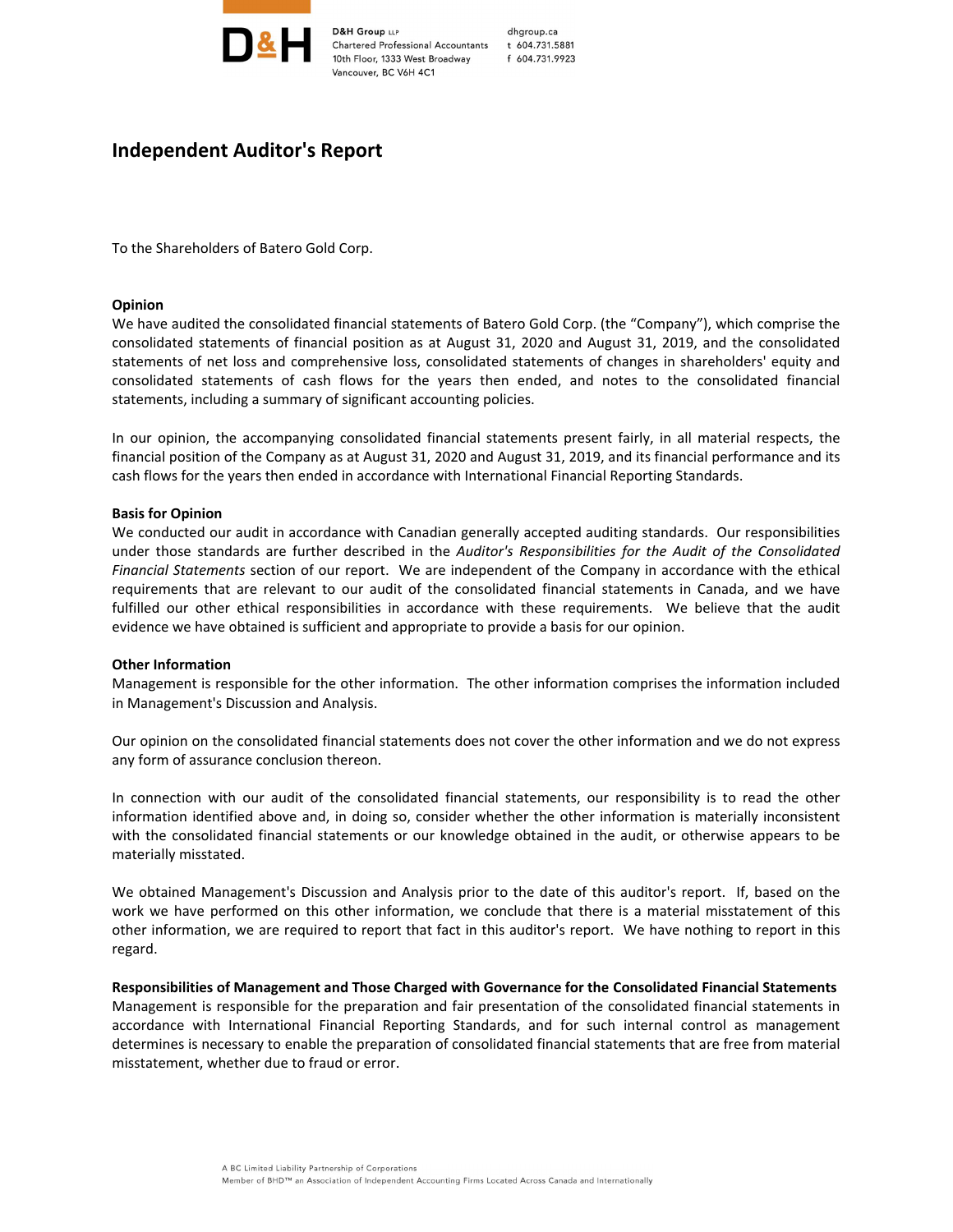

**D&H Group LLP** Chartered Professional Accountants 10th Floor, 1333 West Broadway Vancouver, BC V6H 4C1

dhgroup.ca t 604.731.5881 f 604.731.9923

In preparing the consolidated financial statements, management is responsible for assessing the Company's ability to continue as a going concern, disclosing, as applicable, matters related to going concern and using the going concern basis of accounting unless management either intends to liquidate the Company or to cease operations, or has no realistic alternative but to do so.

Those charged with governance are responsible for overseeing the Company's financial reporting process.

#### **Auditor's Responsibilities for the Audit of the Consolidated Financial Statements**

Our objectives are to obtain reasonable assurance about whether the consolidated financial statements as a whole are free from material misstatement, whether due to fraud or error, and to issue an auditor's report that includes our opinion. Reasonable assurance is a high level of assurance, but is not a guarantee that an audit conducted in accordance with Canadian generally accepted auditing standards will always detect a material misstatement when it exists. Misstatements can arise from fraud or error and are considered material if, individually or in the aggregate, they could reasonably be expected to influence the economic decisions of users taken on the basis of these consolidated financial statements. As part of an audit in accordance with Canadian generally accepted auditing standards, we exercise professional judgment and maintain professional skepticism throughout the audit. We also:

- Identify and assess the risks of material misstatement of the consolidated financial statements, whether due to fraud or error, design and perform audit procedures responsive to those risks, and obtain audit evidence that is sufficient and appropriate to provide a basis for our opinion. The risk of not detecting a material misstatement resulting from fraud is higher than for one resulting from error, as fraud may involve collusion, forgery, intentional omissions, misrepresentations, or the override of internal control.
- Obtain an understanding of internal control relevant to the audit in order to design audit procedures that are appropriate in the circumstances, but not for the purpose of expressing an opinion on the effectiveness of the Company's internal control.
- Evaluate the appropriateness of accounting policies used and the reasonableness of accounting estimates and related disclosures made by management.
- Conclude on the appropriateness of management's use of the going concern basis of accounting and, based on the audit evidence obtained, whether a material uncertainty exists related to events or conditions that may cast significant doubt on the Company's ability to continue as a going concern. If we conclude that a material uncertainty exists, we are required to draw attention in our auditor's report to the related disclosures in the consolidated financial statements or, if such disclosures are inadequate, to modify our opinion. Our conclusions are based on the audit evidence obtained up to the date of our auditor's report. However, future events or conditions may cause the Company to cease to continue as a going concern.
- Evaluate the overall presentation, structure and content of the consolidated financial statements, including the disclosures, and whether the consolidated financial statements represent the underlying transactions and events in a manner that achieves fair presentation.
- Obtain sufficient appropriate audit evidence regarding the financial information of the entities or business activities within the Company to express an opinion on the consolidated financial statements. We are responsible for the direction, supervision and performance of the group audit. We remain solely responsible for our audit opinion.

We communicate with those charged with governance regarding, among other matters, the planned scope and timing of the audit and significant audit findings, including any significant deficiencies in internal control that we identify during our audit.

We also provide those charged with governance with a statement that we have complied with relevant ethical requirements regarding independence, and to communicate with them all relationships and other matters that may reasonably be thought to bear on our independence, and where applicable, related safeguards.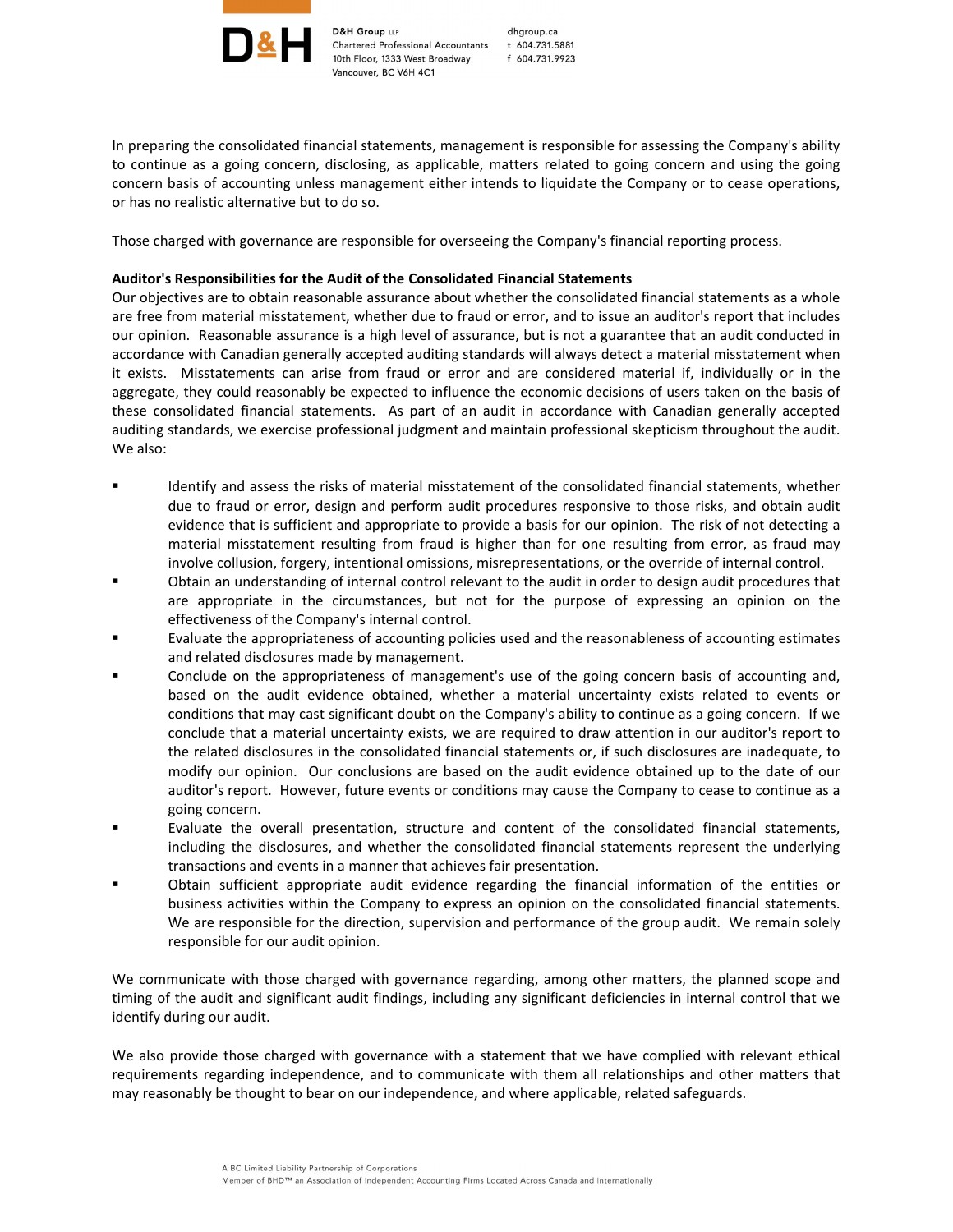

D&H Group LLP<br>Chartered Professional Accountants t 604.731.5881<br>10th Floor, 1333 West Broadway f 604.731.9923 10th Floor, 1333 West Broadway f 604.731.9923 Vancouver, BC V6H 4C1

The engagement partner on the audit resulting in this independent auditor's report is Gordon Cummings.

 *"D&H Group LLP"*

Vancouver, B.C.

December 17, 2020 **Chartered Professional Accountants**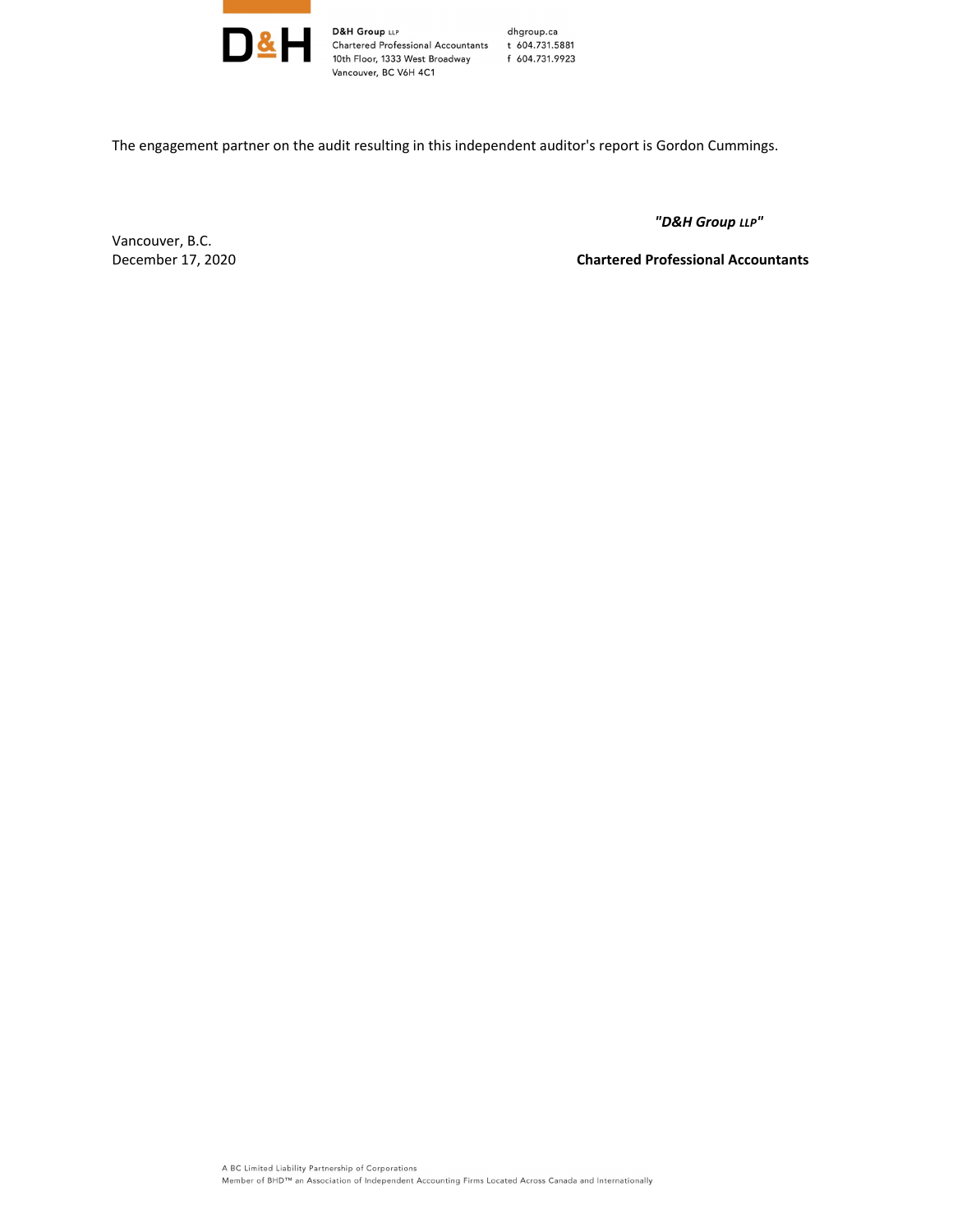## **BATERO GOLD CORP. CONSOLIDATED STATEMENTS OF FINANCIAL POSITION**

(Expressed in Canadian dollars)

|                                          | <b>Notes</b> | August 31,<br>2020 | August 31,<br>2019 | September 1,<br>2018 |
|------------------------------------------|--------------|--------------------|--------------------|----------------------|
|                                          |              |                    | Adjusted - Note 12 | Adjusted - Note 12   |
|                                          |              | \$                 | \$                 | \$                   |
| Assets                                   |              |                    |                    |                      |
| <b>Current assets</b>                    |              |                    |                    |                      |
| Cash                                     |              | 5,148,574          | 7,535,159          | 8,840,612            |
| Amounts receivables                      |              | 889                | 1,901              | 3,459                |
| Prepaid expenses and advances            |              | 61,161             | 50,221             | 96,979               |
| <b>Total current assets</b>              |              | 5,210,624          | 7,587,281          | 8,941,050            |
|                                          |              |                    |                    |                      |
| Property and equipment                   | 5            | 2,607,246          | 2,327,992          | 2,354,756            |
| <b>Exploration assets</b>                | 6            | 41,870,118         | 40,401,733         | 39,445,038           |
| Total non-current assets                 |              | 44,477,364         | 42,729,725         | 41,799,794           |
|                                          |              |                    |                    |                      |
| <b>Total assets</b>                      |              | 49,687,988         | 50,317,006         | 50,740,844           |
|                                          |              |                    |                    |                      |
| Liabilities                              |              |                    |                    |                      |
|                                          |              |                    |                    |                      |
| <b>Current liabilities</b>               |              |                    |                    |                      |
| Accounts payable and accrued liabilities | 10           | 133,946            | 172,397            | 146,068              |
| <b>Total current liabilities</b>         |              | 133,946            | 172,397            | 146,068              |
|                                          |              |                    |                    |                      |
| Equity                                   |              |                    |                    |                      |
| Share capital                            | 7            | 66,327,048         | 66,327,048         | 66,327,048           |
| Equity reserve                           | 8            | 11,987,213         | 11,987,213         | 11,987,213           |
| Deficit                                  |              | (28, 760, 219)     | (28, 169, 652)     | (27, 719, 485)       |
| Total equity                             |              | 49,554,042         | 50,144,609         | 50,594,776           |
| Total liabilities and equity             |              | 49,687,988         | 50,317,006         | 50,740,844           |

Signed "Gonzalo de Losada" Signed "Juan David Uribe"

Gonzalo de Losada Juan David Uribe Hurtado Director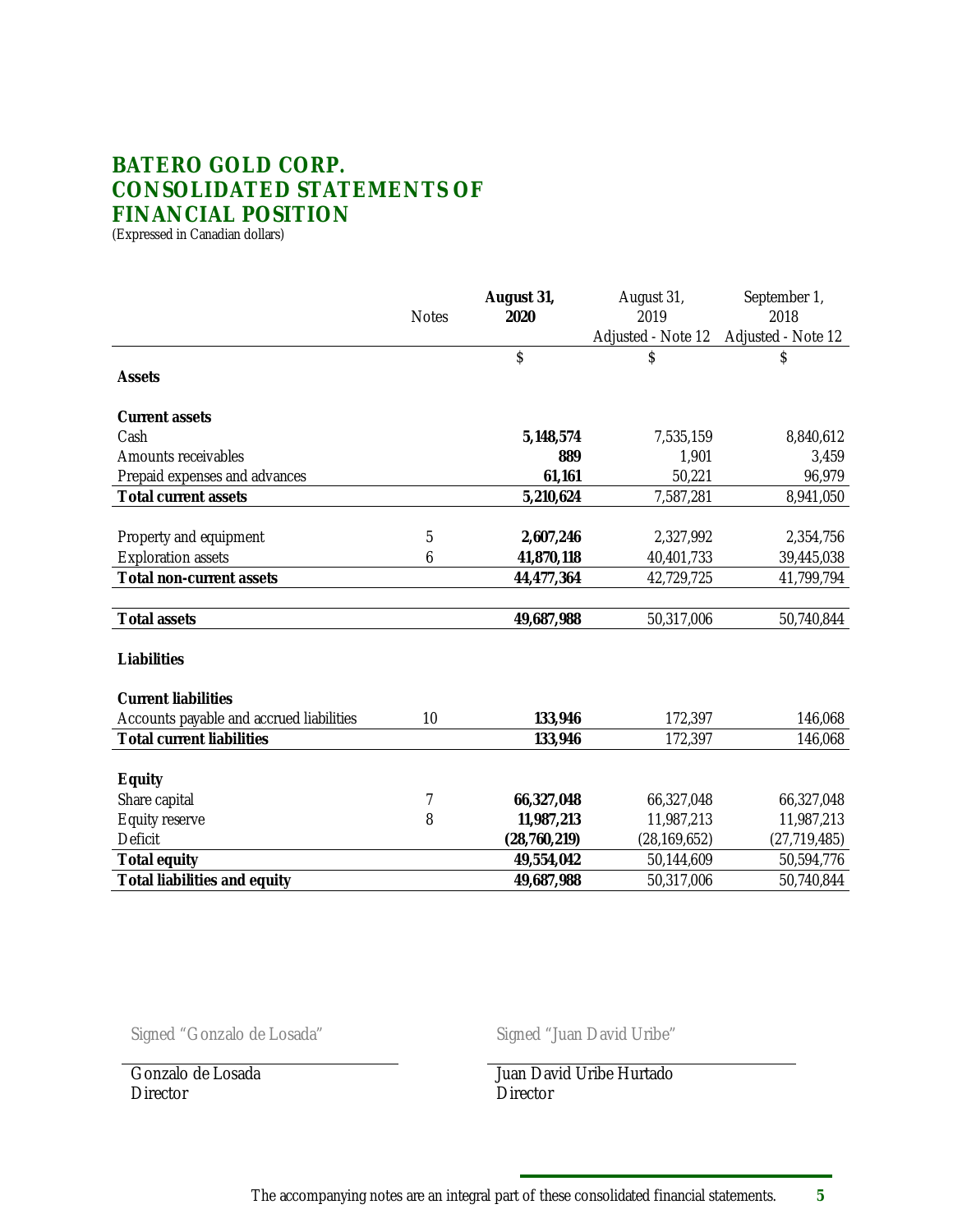# **BATERO GOLD CORP. CONSOLIDATED STATEMENTS OF NET LOSS AND COMPREHENSIVE LOSS**

(Expressed in Canadian dollars)

|                                                                                   | For the years ended |                    |  |
|-----------------------------------------------------------------------------------|---------------------|--------------------|--|
|                                                                                   | August 31,          |                    |  |
|                                                                                   | 2020                | 2019               |  |
|                                                                                   |                     | Adjusted - Note 12 |  |
|                                                                                   | \$                  | \$                 |  |
| Expenses                                                                          |                     |                    |  |
| Salaries and wages                                                                | 212,324             | 273,156            |  |
| Depreciation                                                                      | 26.327              | 28,882             |  |
| Office and administration                                                         | 104.619             | 157,673            |  |
| Professional and consulting fees                                                  | 232,287             | 256,781            |  |
| Transfer agent and filing fees                                                    | 22,541              | 25,499             |  |
| Travel and accommodation                                                          | 3,187               | 1,366              |  |
| Operating loss                                                                    | (601, 285)          | (743, 357)         |  |
|                                                                                   |                     |                    |  |
| Other income                                                                      |                     |                    |  |
| Interest income (expenses)                                                        | 89,319              | 170,564            |  |
| Foreign exchange gain (loss)                                                      | (78,601)            | 122,626            |  |
| Other income (expenses)                                                           | 10,718              | 293,190            |  |
|                                                                                   |                     |                    |  |
| Net loss and comprehensive loss for the year                                      | (590, 567)          | (450, 167)         |  |
|                                                                                   |                     |                    |  |
| Net loss per share:                                                               |                     |                    |  |
| Basic and diluted loss per common share                                           | (0.01)              | (0.00)             |  |
| Weighted average number of common shares outstanding<br>- basic and fully diluted |                     |                    |  |
|                                                                                   | 115, 182, 383       | 115,182,383        |  |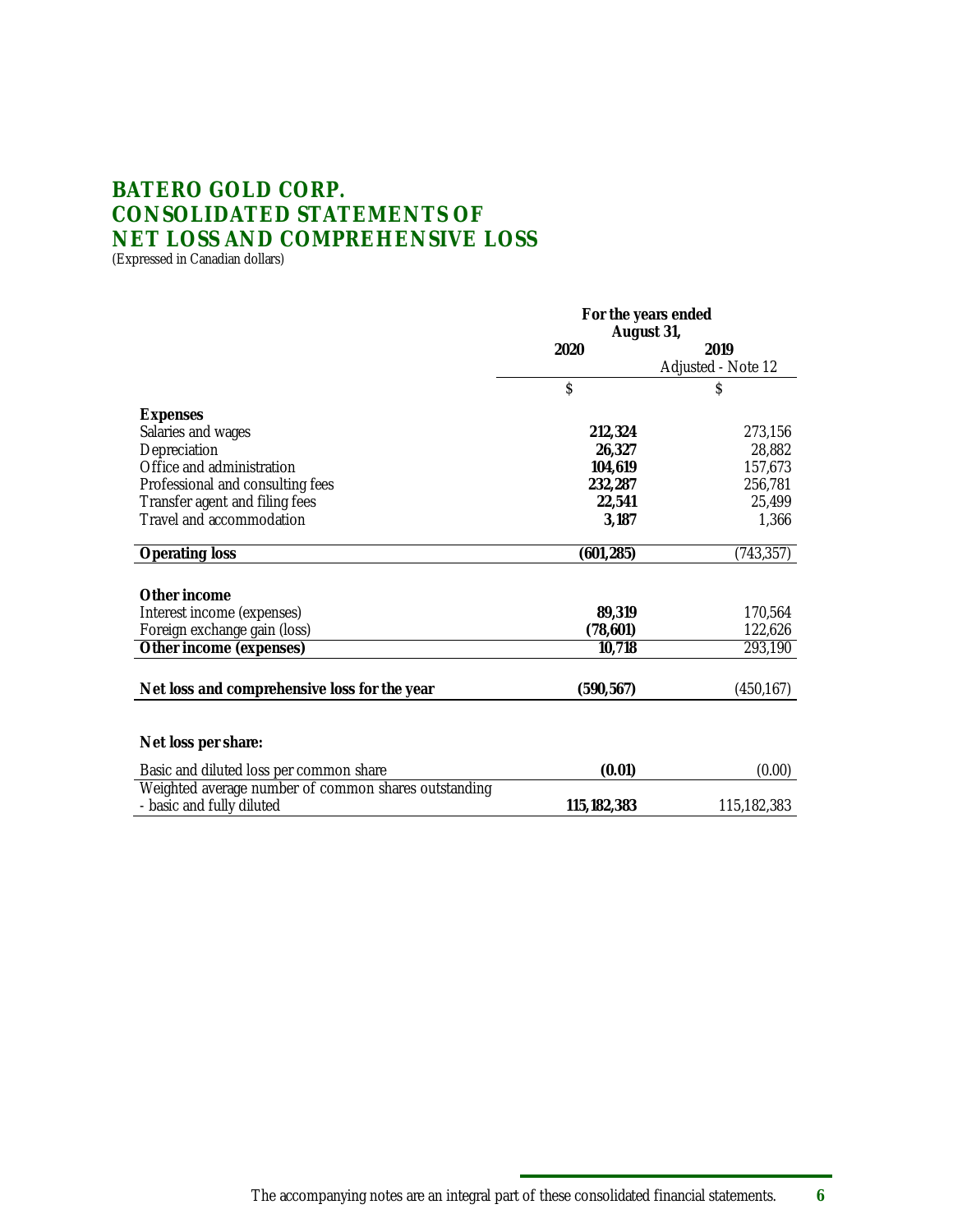## **BATERO GOLD CORP. CONSOLIDATED STATEMENTS OF CHANGES IN SHAREHOLDERS´ EQUITY** (Expressed in Canadian dollars)

|                                                                                 | Share capital       |            |                |                |                                     |
|---------------------------------------------------------------------------------|---------------------|------------|----------------|----------------|-------------------------------------|
|                                                                                 | Number of<br>shares | Amount     | Equity reserve | Deficit        | Shareholders <sup>1</sup><br>equity |
|                                                                                 |                     | \$         |                |                |                                     |
| Balance adjusted as at August 31,<br>2018 (Note 12)                             | 115, 182, 383       | 66,327,048 | 11,987,213     | (27, 719, 485) | 50,594,776                          |
| Adjusted net loss and comprehensive<br>loss for the year for the year (Note 12) |                     |            |                | (450, 167)     | (450, 167)                          |
| Balance adjusted as at August 31,<br>2019 (Note 12)                             | 115, 182, 383       | 66,327,048 | 11,987,213     | (28, 169, 652) | 50, 144, 609                        |
|                                                                                 |                     |            |                |                |                                     |
| Net loss and comprehensive loss for<br>the year                                 |                     |            |                | (590, 567)     | (590, 567)                          |
| Balance at August 31, 2020                                                      | 115, 182, 383       | 66.327.048 | 11,987,213     | (28, 760, 219) | 49,554,042                          |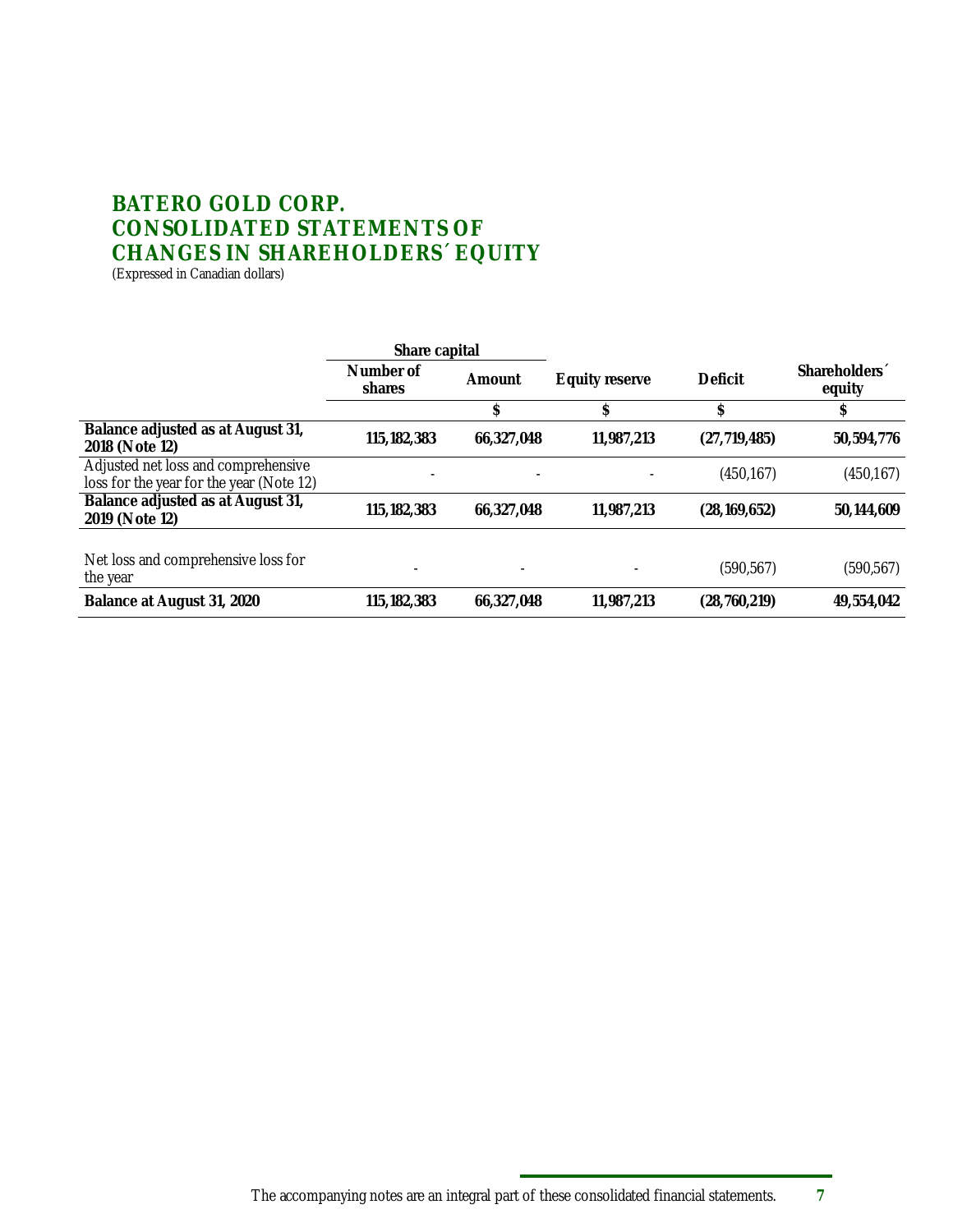# **BATERO GOLD CORP. CONSOLIDATED STATEMENTS OF CASH FLOWS**

(Expressed in Canadian dollars)

|                                                                   | For the years ended<br>August 31, |                   |  |
|-------------------------------------------------------------------|-----------------------------------|-------------------|--|
|                                                                   |                                   |                   |  |
|                                                                   | 2020                              | 2019<br>(Note 12) |  |
|                                                                   | \$                                | \$                |  |
| Cash flows from:                                                  |                                   |                   |  |
| Operating activities                                              |                                   |                   |  |
| Net loss for the year<br>Adjustment for items not affecting cash: | (590, 567)                        | (450, 167)        |  |
| Depreciation                                                      | 26,327                            | 28,882            |  |
| Changes in non-cash working capital items:                        |                                   |                   |  |
| Amounts receivables                                               | 1,012                             | 1,558             |  |
| Prepaid expenses and advances                                     | (10, 940)                         | 46,758            |  |
| Accounts payable and accrued liabilities                          | (38, 451)                         | 26,330            |  |
| Cash flows from (used in) operating activities                    | (612, 619)                        | (346, 639)        |  |
| Investing activities                                              |                                   |                   |  |
| Additions to property and equipment                               | (305, 581)                        | (2, 119)          |  |
| Additions to exploration assets                                   | (1, 468, 385)                     | (956, 695)        |  |
| Cash flows from (used in) investing activities                    | (1,773,966)                       | (958, 814)        |  |
| Net increase (decrease) in cash                                   | (2,386,585)                       | (1,305,453)       |  |
| Cash, beginning of year                                           | 7,535,159                         | 8,840,612         |  |
| Cash, end of year                                                 | 5,148,574                         | 7,535,159         |  |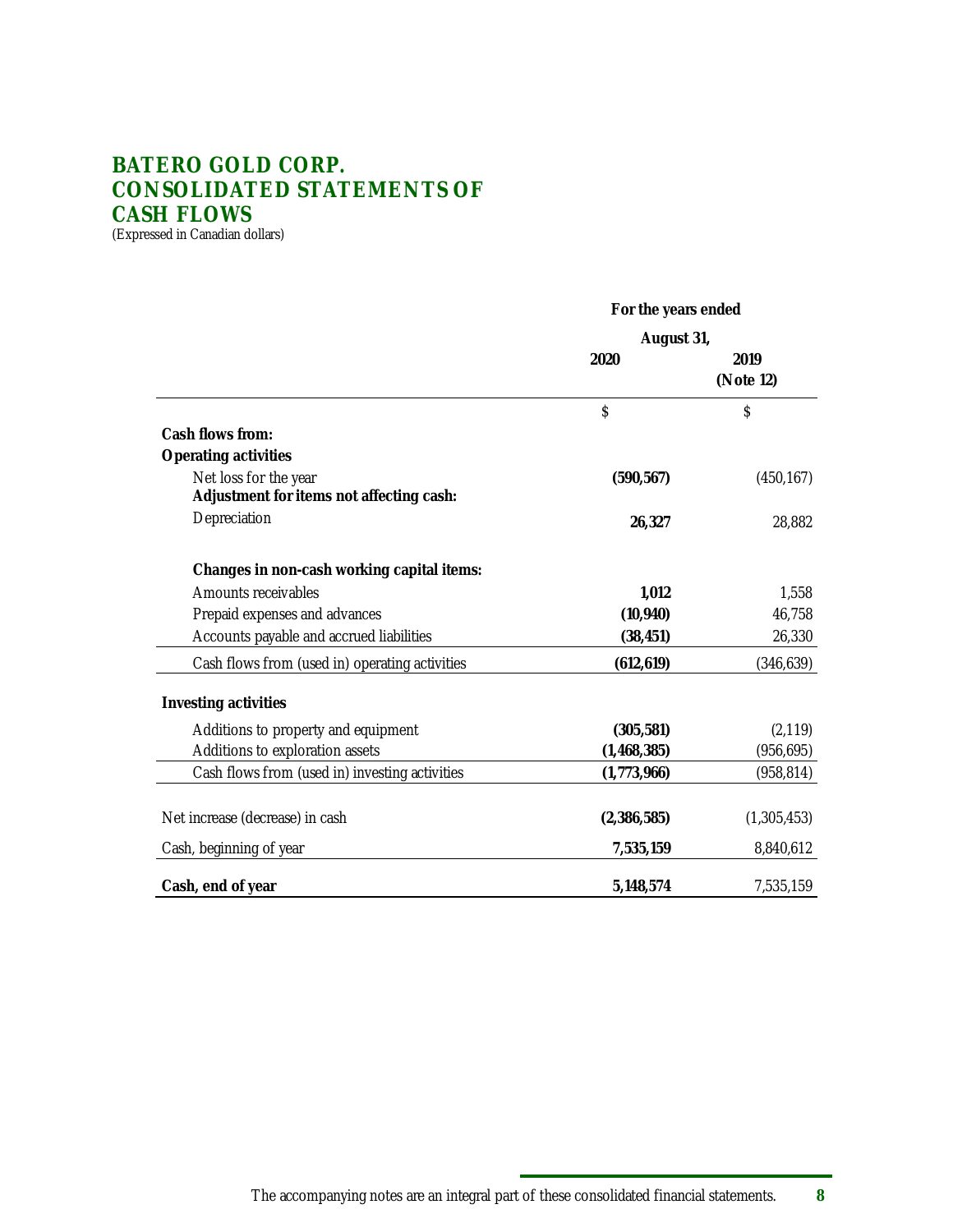## **BATERO GOLD CORP. NOTES TO THE CONSOLIDATED FINANCIAL STATEMENTS AUGUST 31, 2020 AND 2019** (Expressed in Canadian dollars)

### **NOTE 1. NATURE OF OPERATIONS**

Batero Gold Corp. was incorporated under the Business Corporations Act (British Columbia) on January 15, 2008. The Company's common shares are listed and trade on the TSX Venture Exchange ("TSXV") under the symbol "BAT". The Company, together with its subsidiaries (collectively referred to as the "Company" or "Batero"), is engaged in the exploration and development of mineral property interests in Colombia. The Company's head office is located at 2 Toronto St, Suite 230, Toronto, Ontario, M5C 2B5.

The Company is in the process of exploring and evaluating its exploration and evaluation assets. On the basis of information to date, it has not yet determined whether these properties contain economically recoverable ore reserves. The underlying value of the exploration and evaluation assets is entirely dependent on the existence of economically recoverable reserves, the ability of the Company to obtain the necessary financing to complete development and upon future profitable production. The amounts shown as exploration and evaluation assets do not necessarily represent present or future values.

The consolidated financial statements have been prepared using International Financial Reporting Standards ("IFRS") and are prepared by management on a going concern basis which assumes that the Company will be able to realize its assets and discharge its liabilities in the normal course of business for the foreseeable future. The Company has incurred ongoing losses and has no source of recurring revenue. As at August 31, 2020, the Company had working capital of \$5,076,678 (August 31, 2019 -\$7,414,884) and a deficit of \$28,760,219 (August 31, 2019 - \$28,169,652). At present the Company has no producing properties and consequently has no current operating income or cash flow. Management believes that the Company has sufficient working capital to fund its planned exploration program and related activities at its Batero-Quinchia Project and ongoing administrative costs for at least the next twelve months.

On March 11, 2020, the World Health Organization declared COVID-19 a pandemic. In mid-March 2020, federal, regional, and local authorities in Canada, the United States, and other nations began to significantly restrict the ability of people to leave their homes and carry out normal day-to-day activities. These measures will have a significant, negative effect on the economy of all nations for an uncertain period of time. The Company continues to explore its properties in accordance with government guidelines.

The consolidated financial statements of the Company for the years ended August 31, 2020 and 2019 were reviewed, approved, and authorized by the Board of Directors on December 17, 2020.

#### **NOTE 2. BASIS OF PRESENTATION**

#### **Statement of Compliance**

These consolidated financial statements have been prepared in accordance with International Financial Reporting Standards ("IFRS") as issued by the International Accounting Standards Board ("IASB"). IFRS represents standards and interpretations approved by the IASB, and are comprised of IFRSs, International Accounting Standards (IASs") and interpretations issued by the International Financial Reporting Interpretations Committee ("IFRICs") or the former Standing Interpretations Committee ("SICs").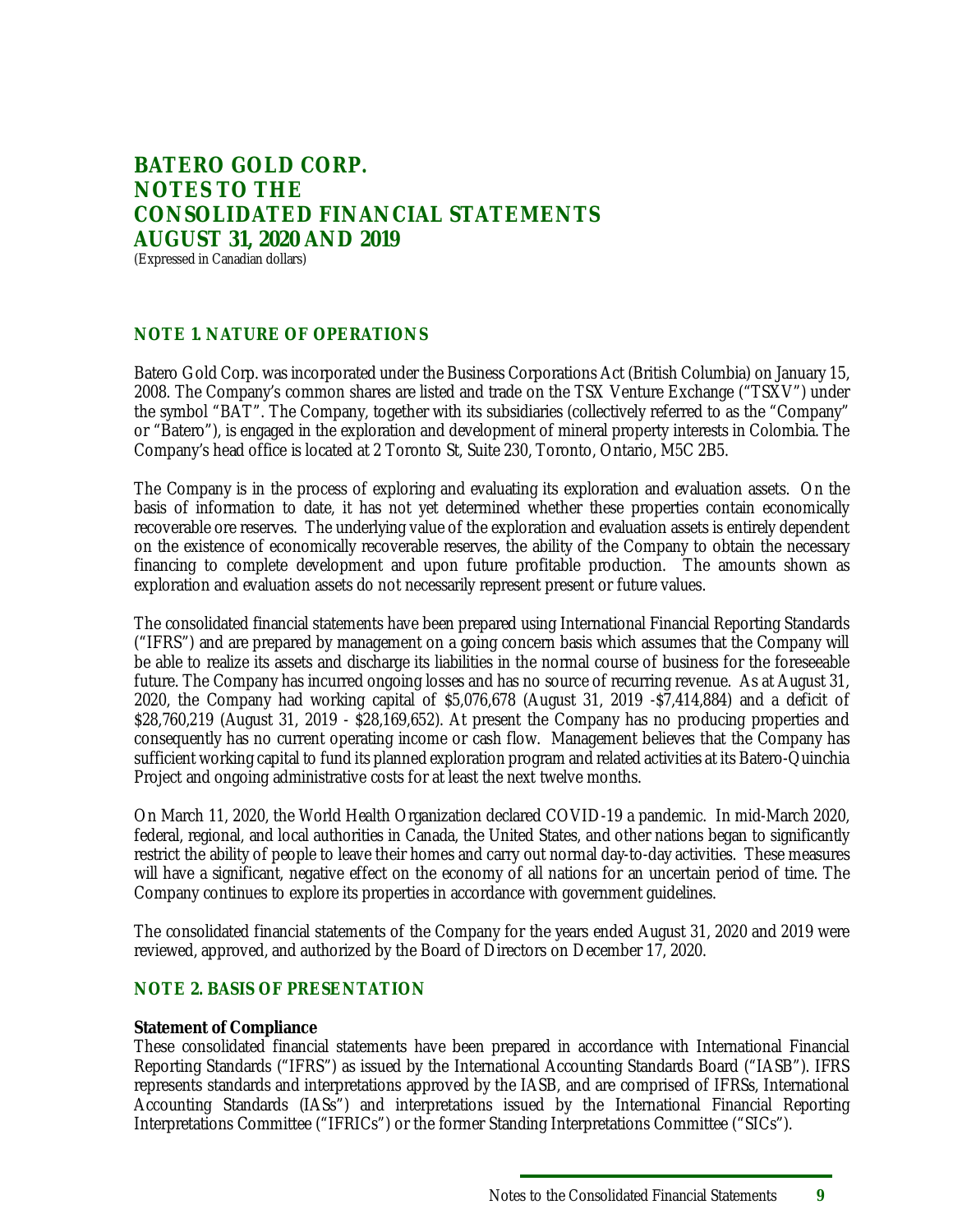(Expressed in Canadian dollars)

#### **Details of the Group**

The consolidated financial statements include the accounts of the Company and its wholly-owned subsidiaries, Bahia Bonita Properties S.A. ("Bahia"), a Panamanian company, and Sociedad Minera Quinchia S.A.S. ("Minera Quinchia"), a Colombian company. Intercompany balances and transactions are eliminated on consolidation. All amounts, unless specifically indicated otherwise, are presented in Canadian dollars.

#### **Basis of Measurement**

The consolidated financial statements have been prepared on a historical cost basis and have been prepared using the accrual basis of accounting except for cash flow information. These consolidated financial statements are presented in Canadian dollars, which is the Company's functional currency.

### **NOTE 3. SIGNIFICANT ACCOUNTING POLICIES**

The significant accounting policies of the Company are as follows:

#### 3.1 Critical Judgements and Sources of Estimation Uncertainty

The preparation of financial statements in conformity with IFRS requires management to make certain estimates, judgments and assumptions that affect the reported amounts of assets and liabilities at the date of the financial statements and the reported revenues and expenses during the period. Actual outcomes could differ from these estimates. These consolidated financial statements include estimates which, by their nature, are uncertain. The impacts of such estimates are pervasive throughout the consolidated financial statements and may require accounting adjustments based on future occurrences. Revisions to accounting estimates are recognized in the period in which the estimate is revised and future periods if the revision affects both current and future periods. Although management uses historical experience and its best knowledge of the amount, events or actions to form the basis for judgments and estimates, actual results may differ from these estimates.

#### **Critical judgments**

Critical judgments exercised in applying accounting policies that have the most significant effect on the amounts recognized in the consolidated financial statements are as follows:

#### Impairment of long-lived assets

Management is required to assess impairment in respect of intangible exploration assets and property and equipment. Management uses the triggering events defined in IFRS 6 and IAS 36, respectively. Management's assessment of any impairment of exploration assets and property and equipment is dependent on geologic and metallurgic information, history of conversion of mineral deposits to proven and probable reserves, scoping and feasibility studies, accessible facilities, existing permits, life of mine plans, economic and market conditions, useful lives of assets and their related salvage values. Management has determined that there were no impairment indicators present under IFRS 6 and IAS 36.

#### **Estimation uncertainty**

Information about assumptions and estimation uncertainties that have a significant risk of resulting in material adjustments are as follows: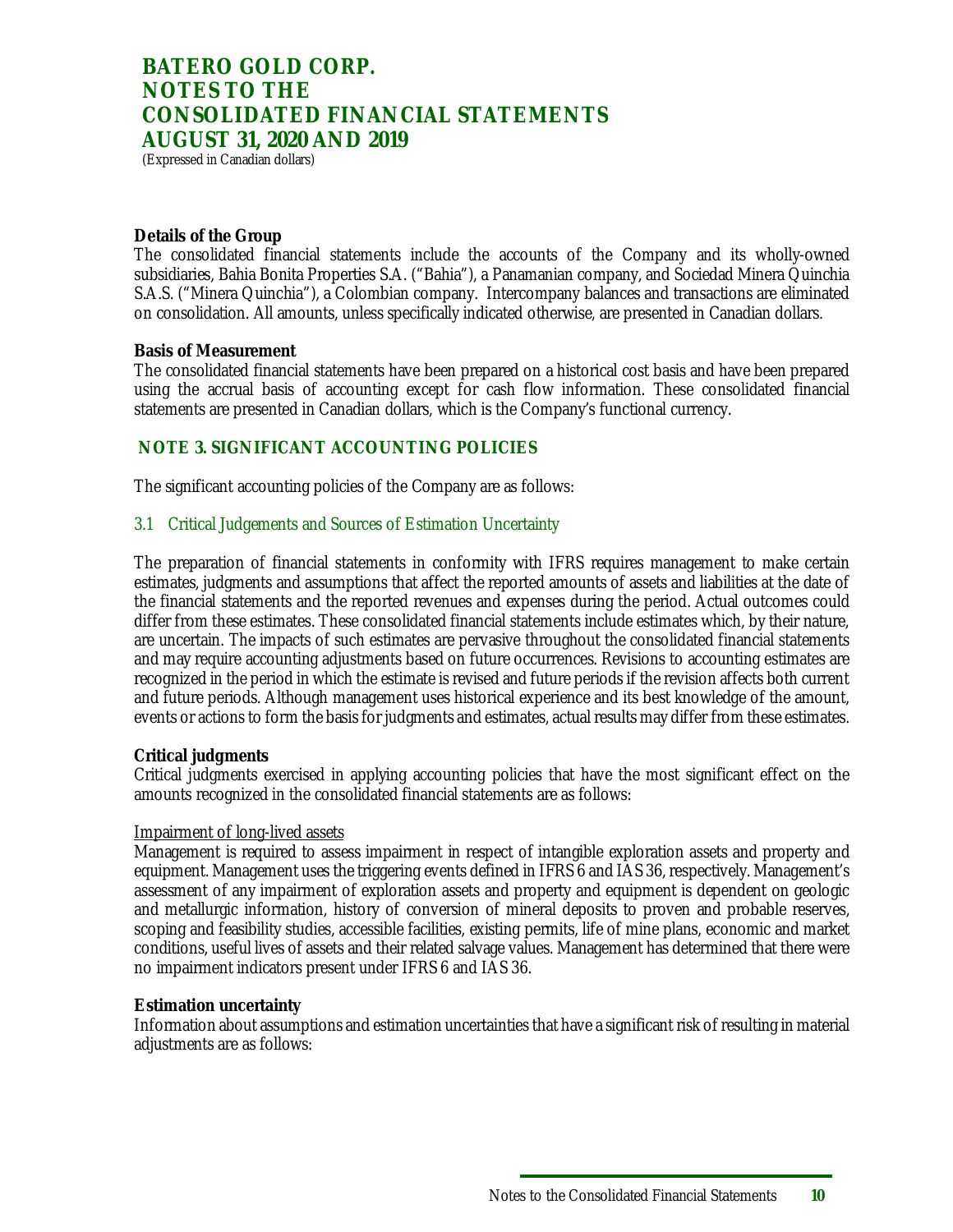(Expressed in Canadian dollars)

#### Income taxes

In assessing the probability of realizing income tax assets, management makes estimates related to expectations of future taxable income, applicable tax opportunities, timing of reversals of existing temporary differences and the likelihood that tax positions taken will be sustained upon examination by applicable tax authorities. In making its assessments, management gives additional weight to positive and negative evidence that can be objectively verified.

#### Depreciation of property and equipment

Depreciation expense is calculated based on estimated asset lives. Should the asset life or depreciation rates differ from the initial estimate, an adjustment would be made in the consolidated statements of net loss and comprehensive loss.

#### 3.2 Cash and cash equivalents

Cash includes cash on hand and demand deposits. Cash equivalents include short-term, highly liquid investments that are readily convertible to known amounts of cash and which are subject to an insignificant risk of change in value. The Company is not exposed to significant credit or interest rate risk although cash is held in excess of federally insured limits with a major financial institution. As at August 31, 2020 and 2019 the Company did not have any cash equivalents.

#### 3.3 Amounts receivable

Amounts receivable are recognized initially at fair value and are subsequently measured at amortized cost using the effective interest method. Receivables are classified as amortized cost.

#### 3.4 Accounts payable and accrued liabilities

Payables are obligations to pay for materials or services that have been acquired in the ordinary course of business from suppliers. Payables are classified as current liabilities if payment is due within one year or less. If not, they are presented as non-current liabilities. Payables are classified as amortized cost and are initially measured at fair value and are subsequently measured at amortized cost using the effective interest method.

#### 3.5 Exploration assets

Costs related to the acquisition, examination and evaluation of exploration assets are capitalized as incurred. General expenses related to evaluation and exploration that are not directly related to the asset are not capitalized and are expensed as incurred.

Once an economically viable reserve has been determined for an area, and the decision to proceed with development has been approved, exploration assets attributable to that area are first tested for impairment and then reclassified to property and equipment.

Subsequent recovery of the value of exploration assets depends on successful development or sale of the undeveloped project. If a project does not prove viable, all irrecoverable costs associated with the project net of any impairment provisions are written off.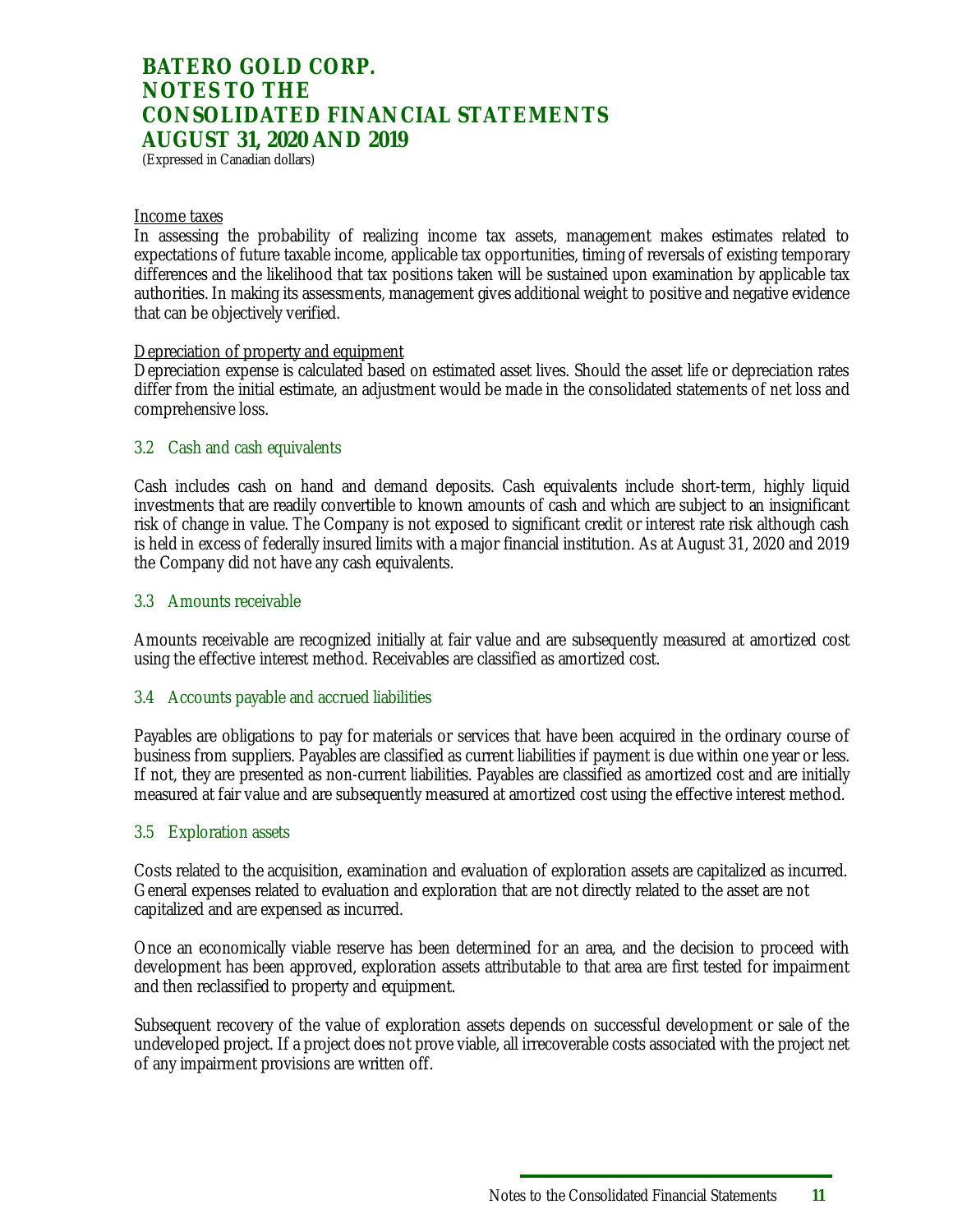(Expressed in Canadian dollars)

From time to time the Company may acquire or dispose of a mineral property pursuant to the terms of an option agreement. Option payments are recorded as property costs or recoveries when the payments are made or received.

The Company assesses exploration assets for impairment when facts and circumstances suggest that the carrying amounts may exceed the recoverable amounts. To the extent that the value of an exploration asset is not expected to be recovered, it is charged to earnings.

#### 3.6 Property and equipment

Property and equipment, which is comprised of land, mobile and field equipment, buildings, office furniture and computer hardware and computer software, is recorded at cost less accumulated depreciation calculated using the straight-line method over their estimated useful lives of between 1 and 20 years. No depreciation is taken on land.

#### 3.7 Share capital

Proceeds from the exercise of stock options and warrants are recorded as share capital in the amount for which the option or warrant enabled the holder to purchase a share in the Company. Share capital issued for non-monetary consideration is valued at the closing market price at the date of issuance. The proceeds from the issuance of units are allocated between common shares and common share purchase warrants based on the residual value method. Under this method, the proceeds are allocated to share capital based on the fair value of the common share and any residual value remaining is allocated to common share purchase warrants.

#### 3.8 Share-based payments

The Company grants share options to acquire common shares of the Company to directors, officers, consultants and employees.

The fair value of the options to employees is measured at the grant date, using the Black-Scholes option pricing model, and is recognized over the vesting period for employees using the graded vesting method. Fair value of share-based payments for non-employees is recognized and measured at the date the goods or services are received, at either the fair value of the goods or services received or the fair value of the equity instruments issued using the Black-Scholes option pricing model. The fair value is recognized as an expense with a corresponding increase in share-based payment reserves. The amount recognized as expense is adjusted to reflect the number of share options that ultimately vest. On exercise of the option, the related share-based payment expense is reclassified from share-based payment reserve to share capital.

#### 3.9 Provision for environmental rehabilitation

The Company recognizes liabilities for legal or constructive obligations associated with the retirement of mineral properties and equipment. The net present value of future rehabilitation costs is capitalized to the related asset along with a corresponding increase in the rehabilitation provision in the period incurred. Discount rates using a pre-tax rate that reflects the time value of money are used to calculate the net present value.

The Company's estimates of reclamation costs could change as a result of changes in regulatory requirements, discount rates and assumptions regarding the amount and timing of the future expenditures. These changes are recorded directly to the related assets with a corresponding entry to the rehabilitation provision.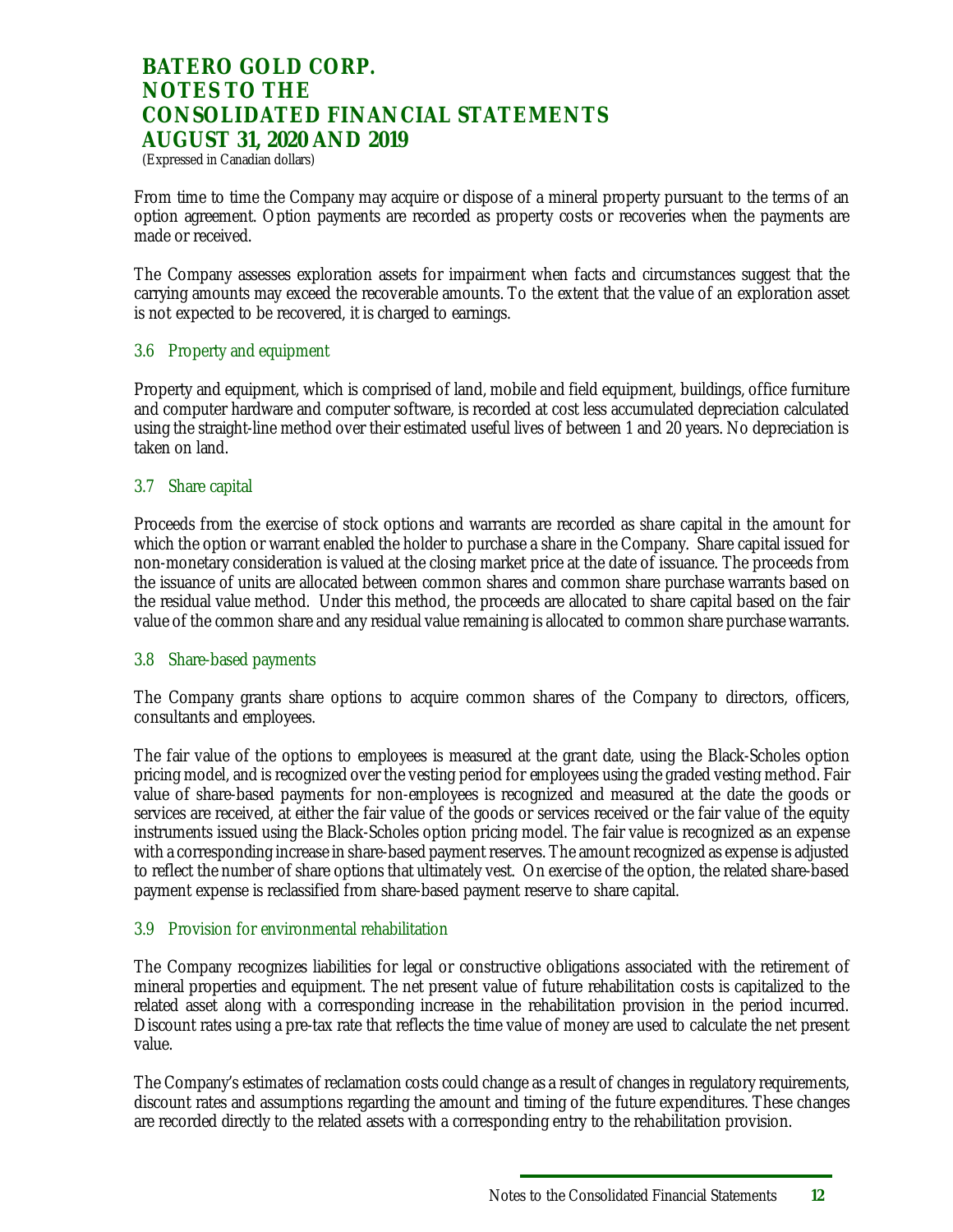(Expressed in Canadian dollars)

The increase in the provision due to the passage of time is recognized as interest expense. As at August 31, 2020 and 2019, the Company does not have any environmental rehabilitation obligation.

#### 3.10 Impairment of Long-Lived Assets

At the end of each reporting period, the Company's assets are reviewed to determine whether there is any indication that those assets may be impaired. The carrying value of a long-lived asset is impaired when the carrying amount exceeds the estimated undiscounted net cash flows from use and fair value.

In that event, the amount by which the carrying value of an impaired long-lived asset exceeds its fair value is charged to earnings.

#### 3.11 Foreign exchange

The functional currency of an entity is the currency of the primary economic environment in which the entity operates. The functional currency of the Company and its subsidiaries is the Canadian dollar. The functional currency determinations were conducted through an analysis of the consideration factors identified in IAS 21, *The Effects of Changes in Foreign Exchange Rates*.

Transactions in currencies other than the Canadian dollar are recorded at exchange rates prevailing on the dates of the transactions. At the end of each reporting period, monetary assets and liabilities denominated in foreign currencies are translated at the period end exchange rate while non-monetary assets and liabilities are translated at historical rates.

Revenues and expenses are translated at the exchange rates approximating those in effect on the date of the transactions. Exchange gains and losses arising on translation are included in comprehensive loss.

#### 3.12 Income taxes

Income tax expense consisting of current and deferred tax expense is recognized in the statement of net loss and comprehensive loss. Current tax expense is the expected tax payable on the taxable income for the year, using tax rates enacted or substantively enacted at period end, adjusted for amendments to tax payable with regards to previous years.

Deferred tax assets and liabilities and the related deferred income tax expense or recovery are recognized for deferred tax consequences attributable to differences between the financial statement carrying amounts of existing assets and liabilities and their respective tax bases.

Deferred tax assets and liabilities are measured using the enacted or substantively enacted tax rates expected to apply when the asset is realized, or the liability settled.

The effect on deferred tax assets and liabilities of a change in tax rates is recognized in income in the period that substantive enactment occurs.

A deferred tax asset is only recognized to the extent that it is probable that future taxable income will be available against which the asset can be utilized. To the extent that the Company does not consider it probable that a deferred tax asset will be recovered, the deferred tax asset is not recognized.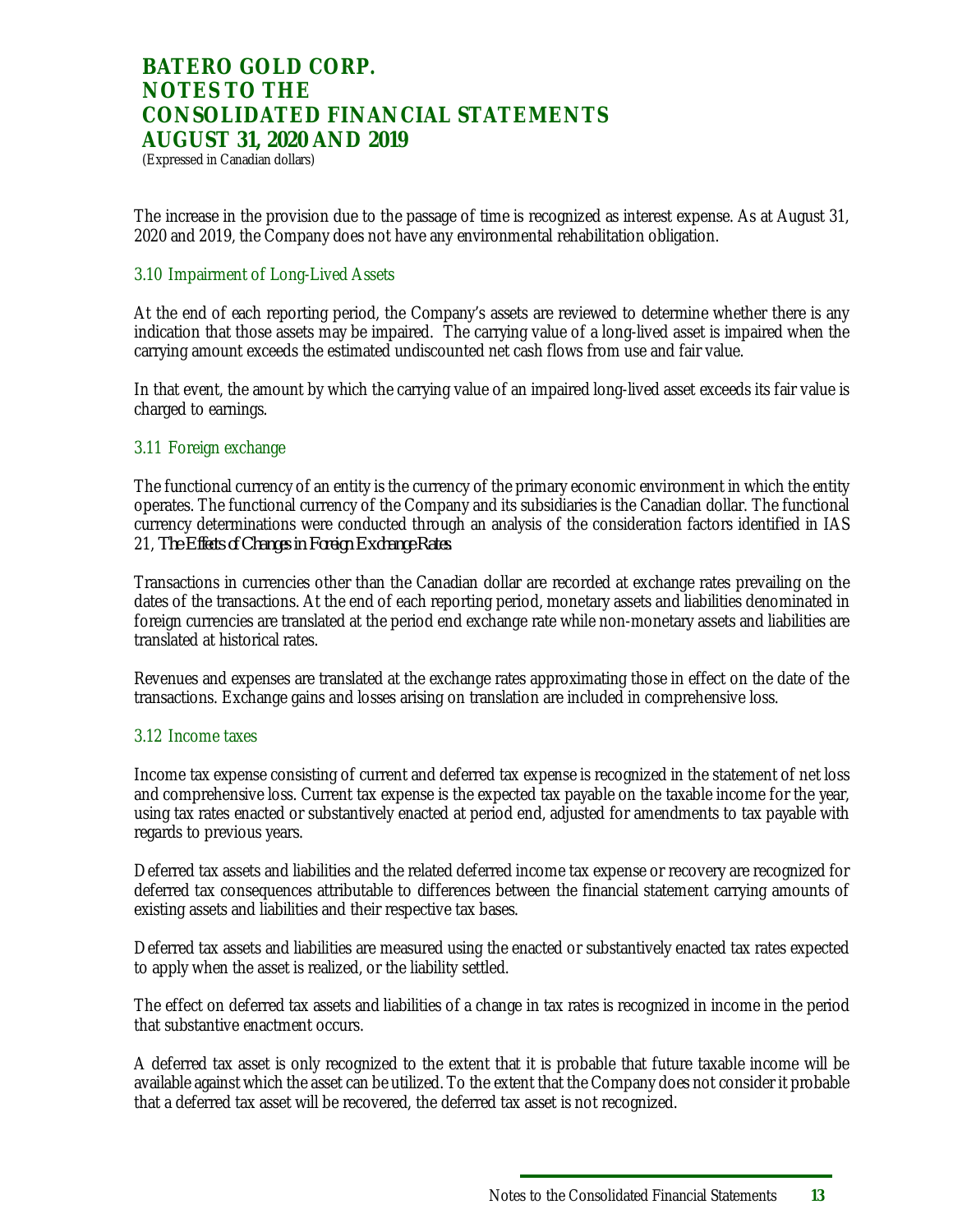(Expressed in Canadian dollars)

Deferred tax assets and liabilities are offset when there is a legally enforceable right to set offset current tax assets against current tax liabilities and when they relate to income taxes levied by the same taxation authority and the Company intends to settle its current tax assets and liabilities on a net basis.

#### 3.13 Earnings (loss) per share

Basic earnings (loss) per share is computed by dividing net earnings (loss) available to common shareholders by the weighted average number of shares outstanding during the reporting period. Diluted earnings (loss) per share is computed similar to basic earnings (loss) per share except that the weighted average shares outstanding are increased to include additional shares for the assumed exercise of stock options and warrants, if dilutive. The number of additional shares is calculated by assuming that outstanding stock options and warrants were exercised and that the proceeds from such exercises were used to acquire common stock at the average market price during the reporting periods.

#### 3.14 Financial Instruments

#### Classification

The Company classifies its financial instruments in the following categories: at fair value through profit and loss ("FVTPL"), at fair value through other comprehensive income ("FVOCI") or at amortized cost. The Company determines the classification of financial assets at initial recognition. The classification of debt instruments is driven by the Company's business model for managing the financial assets and their contractual cash flow characteristics. Equity instruments that are held for trading are classified as FVTPL. For other equity instruments, on the day of acquisition the Company can make an irrevocable election (on an instrument-by-instrument basis) to designate them as at FVOCI. Financial liabilities are measured at amortized cost, unless they are required to be measured at FVTPL (such as instruments held for trading or derivatives) or if the Company has opted to measure them at FVTPL.

#### **Measurement**

Financial assets and liabilities at amortized cost are initially recognized at fair value plus or minus transaction costs, respectively, and subsequently carried at amortized cost less any impairment.

Financial assets and liabilities carried at FVTPL are initially recorded at fair value. Realized and unrealized gains and losses arising from changes in the fair value of the financial assets and liabilities held at FVTPL are included in comprehensive income (loss) in the period in which they arise.

Financial assets and liabilities carried at FVOCI are initially recorded at fair value. Unrealized gains and losses arising from changes in the fair value of the financial assets and liabilities held at FVOCI are included in comprehensive income (loss) in the period in which they arise.

#### Impairment of Financial Assets at Amortized Cost

The Company recognizes a loss allowance for expected credit losses on financial assets that are measured at amortized cost. At each reporting date, the Company measures the loss allowance for the financial asset at an amount equal to the lifetime expected credit losses if the credit risk on the financial asset has increased significantly since initial recognition. If at the reporting date, the expected credit loss has not increased significantly since initial recognition, the Company measures the loss allowance for the financial asset at an amount equal to the twelve month expected credit losses. Regardless of whether credit risk has increased significantly, the loss allowance for trade receivables without a significant financing component classified at amortized cost, are measured using the lifetime expected credit loss approach. The Company shall recognize in the statements of comprehensive income (loss), as an impairment gain or loss, the amount of expected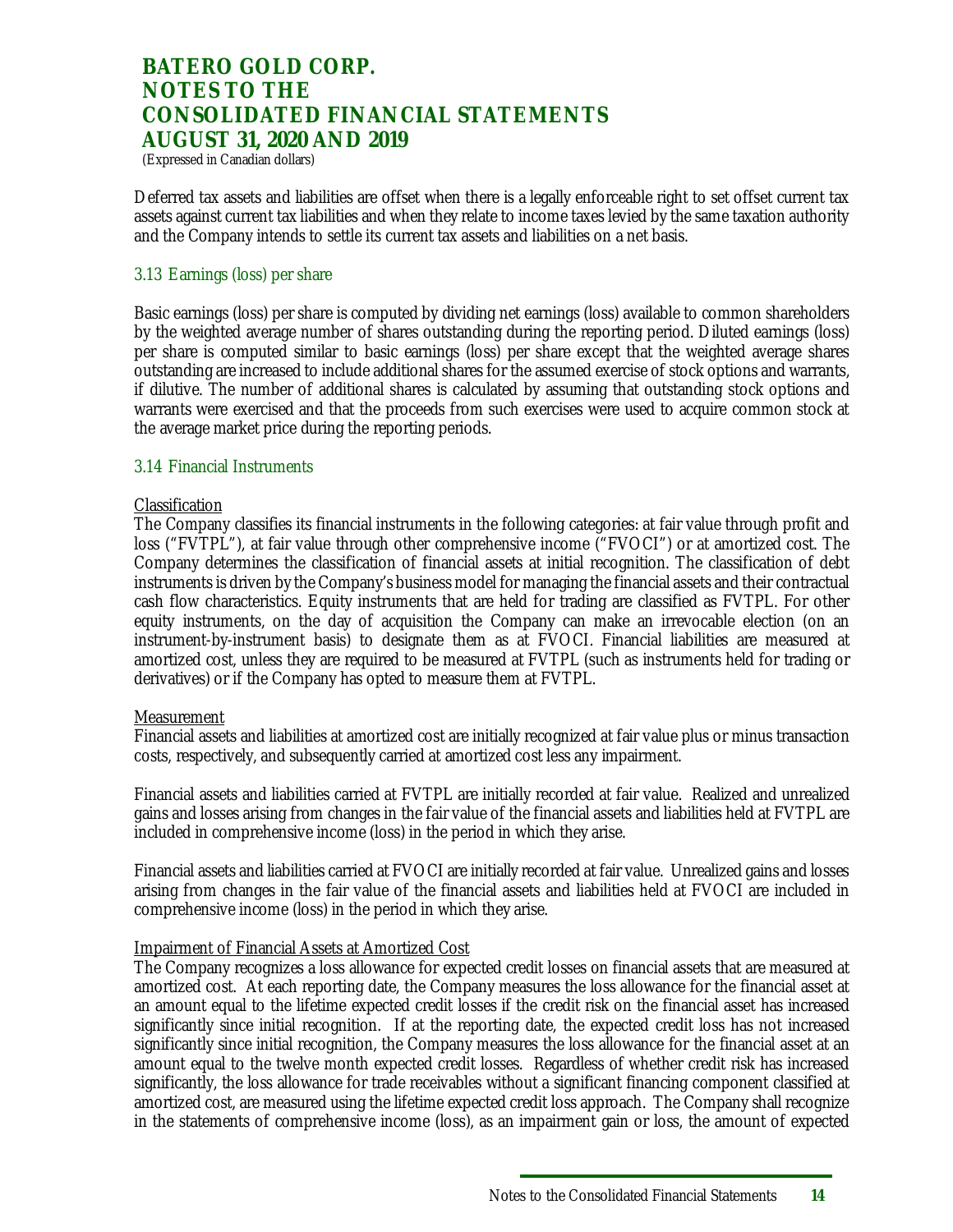(Expressed in Canadian dollars)

credit losses (or reversal) that is required to adjust the loss allowance at the reporting date to the amount that is required to be recognized.

#### **Derecognition**

The Company derecognizes financial assets only when the contractual rights to cash flows from the financial assets expire, or when it transfers the financial assets and substantially all of the associated risks and rewards of ownership to another entity. Gains and losses on derecognition are generally recognized in the statements of comprehensive income (loss).

3.15 Changes in Accounting Policies – IFRS 16 Leases.

The Company adopted all of the requirements of IFRS 16, effective September 1, 2019.

IFRS 16 specifies how an IFRS reporter will recognize, measure, present and disclose leases. The standard provides a single lessee accounting model, requiring lessees to recognize assets and liabilities for all leases unless the lease term is12 months or less or the underlying asset has a low value. Lessors continue to classify leases as operating or finance, with IFRS 16's approach to lessor accounting substantially unchanged from its predecessor, IAS 17.

There was no material impact on the Company's consolidated financial statements upon the adoption of this new standard.

### **NOTE 4. FINANCIAL INSTRUMENTS AND RISK MANAGEMENT**

Categories of Financial Assets and Financial Liabilities

Financial instruments are classified into one of the following three categories: at fair value through profit and loss ("FVTPL"), at fair value through other comprehensive income ("FVOCI"), at amortized cost.

The carrying values of the Company's financial instruments are classified into the following categories:

| <b>Financial Instrument</b>                 | Category              |
|---------------------------------------------|-----------------------|
| a. Cashi                                    | <b>FVTPL</b>          |
| b. Accounts payable and accrued liabilities | <b>Amortized Cost</b> |

IFRS 7 establishes a fair value hierarchy for financial instruments measured at fair value that reflects the significance of inputs in making fair value measurements as follows:

Level 1 - applied to assets or liabilities for which there are quoted prices in active markets for identical assets or liabilities.

Level 2 - applies to assets or liabilities for which there are inputs other than quoted prices included in Level 1 that are observable for the asset or liability, either directly such as quoted prices for similar assets or liabilities in active markets or indirectly such as quoted prices for identical assets or liabilities in markets with insufficient volume or infrequent transactions.

Level 3 - applies to assets or liabilities for which there are unobservable market data.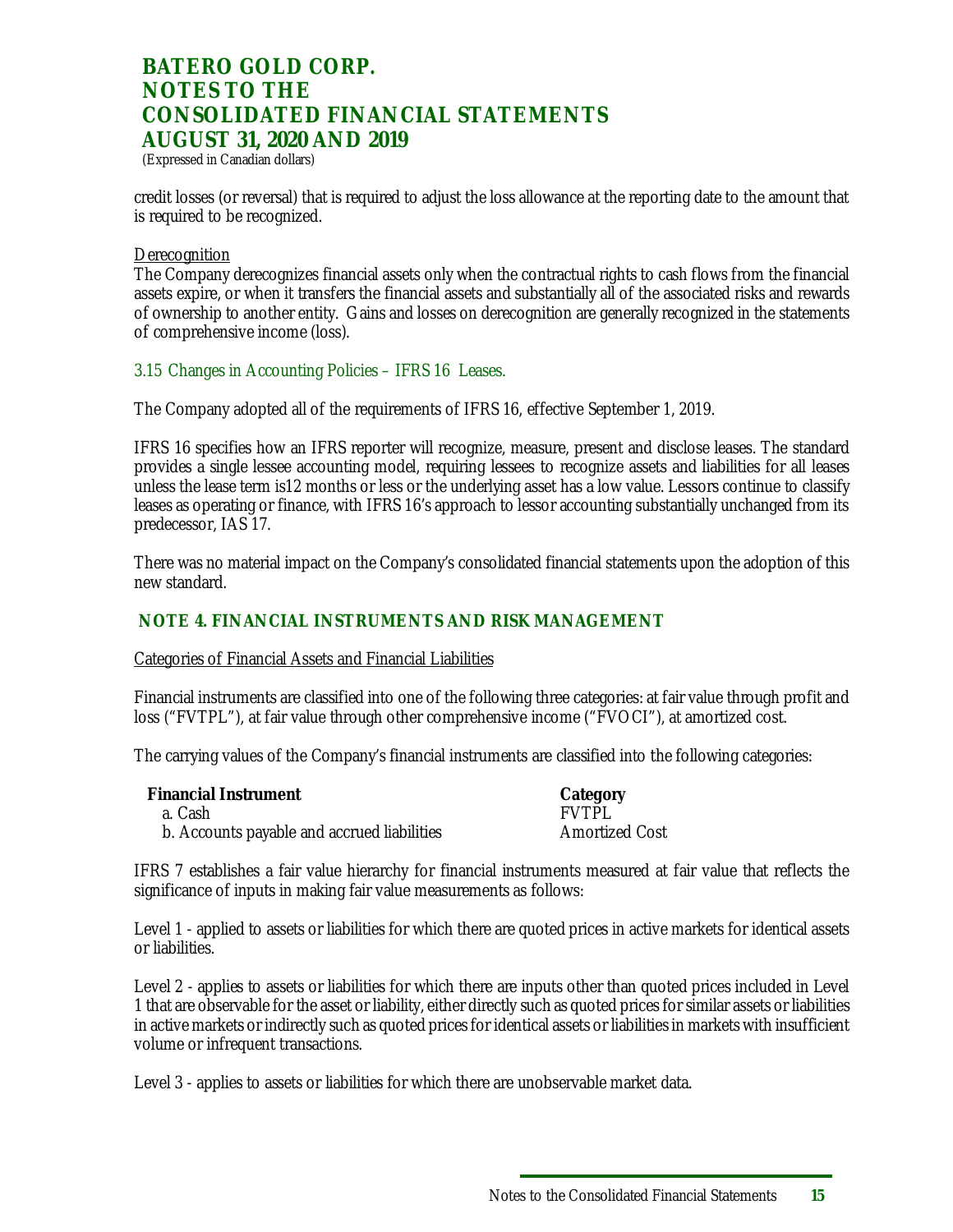(Expressed in Canadian dollars)

The carrying value of accounts payable and accrued liabilities approximate their fair value due to the shortterm nature of these instruments. Pursuant to IFRS 7, the fair value of cash is measured on a recurring basis based on Level 1 inputs.

The Company´s risk exposure and financial instruments are summarized below:

#### 4.1 Credit Risk

Credit risk is the risk of potential loss associated with a counter-party's inability to fulfill its payment obligations. The Company's credit risk is primarily attributable to cash. Cash is mostly held in large Canadian financial institutions. Management believes that the credit risk concentration with respect to cash is low. The Company currently has limited credit risk from operations.

#### 4.2 Liquidity Risk

Liquidity risk is the risk that the Company will encounter difficulty in meeting obligations associated with its financial liabilities. The Company's approach to managing liquidity is to ensure, as far as possible, that it will have sufficient liquidity to meet its liabilities when due. The Company prepares expenditure budgets which are regularly monitored and updated as considered necessary. To facilitate its exploration program and ongoing corporate, general and administrative overhead, the Company raises funds through private equity placements, public offerings and option agreements with third parties.

As at August 31, 2020, the Company had cash of \$5,148,574 (August 31, 2019 – \$7,535,159) to settle current liabilities of \$133,946 (August 31, 2019 - \$172,397).

#### 4.3 Interest Rate Risk

Interest rate risk is the risk that the fair value or future cash flows of a financial instrument will fluctuate because of changes in market interest rates. There is limited interest rate risk due to the short-term nature of the Company's financial instruments.

#### 4.4 Foreign Currency Risk

The Company conducts its business in Colombia in Colombian pesos, and in Canada in Canadian dollars. An insignificant dollar value of business in each country is transacted in a currency that is foreign to that operation, and as a result any foreign currency risk inherent in day-to-day operations is minimal.

The Company funds activities in the Colombian operation and advances funds from time to time by way of direct investment. As at August 31, 2020 the Company had a balance of cash on hand denominated in US funds of approximately US\$ 3,685,000, and is of the view that the US dollar will appreciate vis-à-vis the Colombian peso, and the Canadian dollar; however, the Company has assumed a foreign exchange risk. Should the US dollar appreciate 10% vis- à-vis the Canadian dollar, the company would experience a net gain of approximately \$368,500. Should it depreciate 10% vis-à-vis the Canadian dollar, the company would experience a net loss of approximately \$368,500.

#### 4.5 Capital Management

The Company's objective when managing capital, defined as its shareholders' equity, is to safeguard the entity's ability to continue as a going concern, so that it can continue to acquire and explore mineral interests.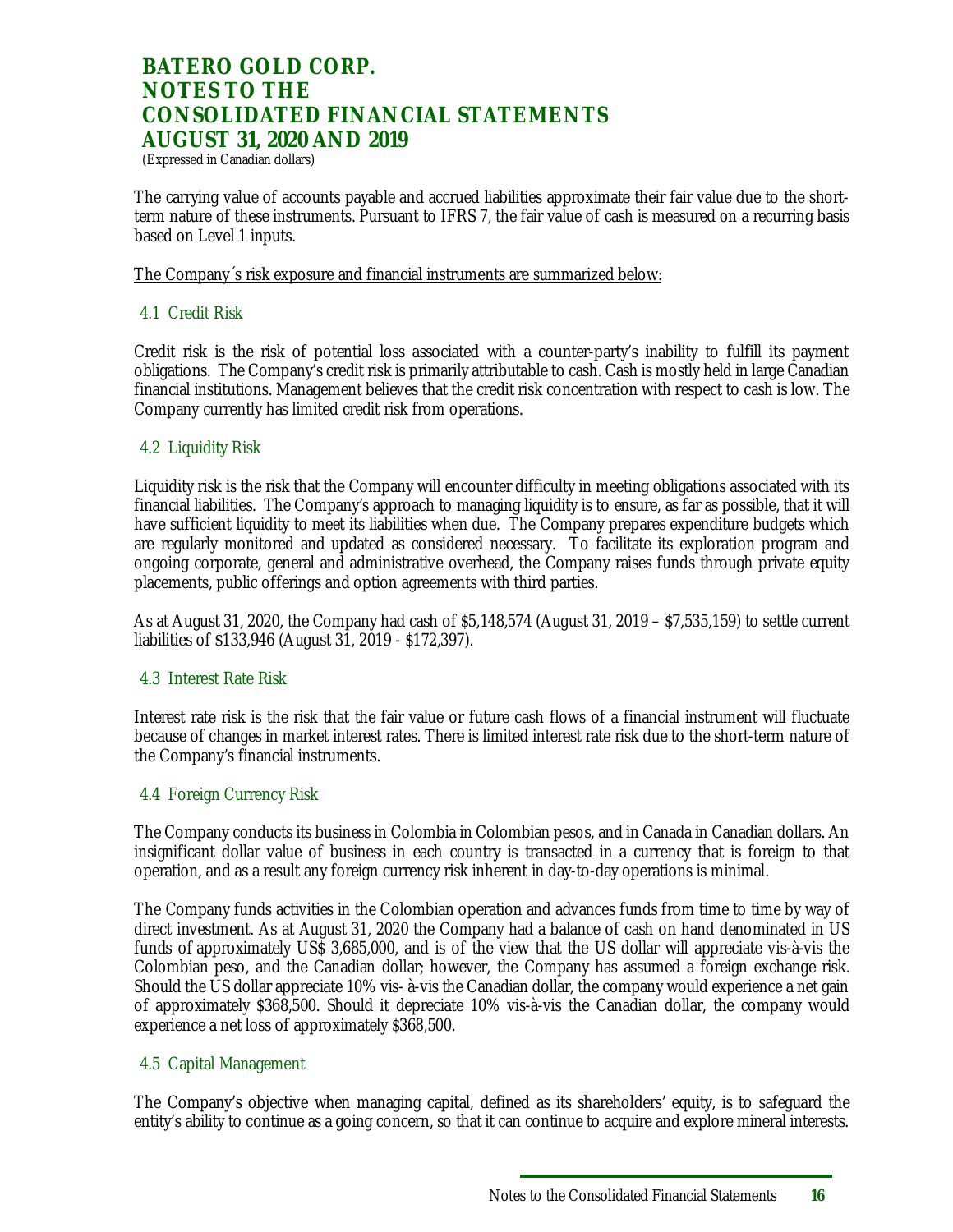(Expressed in Canadian dollars)

The Company funds all administration and exploration programs from the issue of shares, generally through private placements. The Company prepares a budget for seasonal exploration programs and may initiate equity offerings to ensure sufficient funds for each season's programs. If the Company is unsuccessful in raising sufficient capital, exploration programs may be extended, delayed or cancelled. In order to conserve cash, the Company may issue shares to pay for properties or compensate directors, employees and contractors through stock options.

The Company is not subject to any externally imposed capital requirements.

|                                 |           | Mobile<br>And Field |                  | Computer<br>Hardware and | Office     |            |
|---------------------------------|-----------|---------------------|------------------|--------------------------|------------|------------|
|                                 | Land      | Equipment           | <b>Buildings</b> | Software                 | Furniture  | Total      |
|                                 | \$        |                     | S                | \$                       | S          | \$         |
| Cost                            |           |                     |                  |                          |            |            |
| As at August 31, 2018           | 1,776,340 | 174,718             | 619,650          | 288,857                  | 152,664    | 3,012,229  |
| Additions                       |           |                     |                  | 2,119                    |            | 2,119      |
| As at August 31, 2019           | 1,776,340 | 174,718             | 619,650          | 290,976                  | 152,664    | 3,014,348  |
| Additions                       | 298,401   |                     |                  | 7,180                    |            | 305,581    |
| As at August 31, 2020           | 2,074,741 | 174,718             | 619,650          | 298,156                  | 152,664    | 3,319,929  |
| <b>Accumulated Depreciation</b> |           |                     |                  |                          |            |            |
| As at August 31, 2018           |           | (112, 901)          | (150, 424)       | (281, 846)               | (112, 302) | (657, 473) |
| Additions                       |           | (11, 238)           | (2,614)          | (5,044)                  | (9,987)    | (28, 883)  |
| As at August 31, 2019           |           | (124, 139)          | (153,038)        | (286,890)                | (122,289)  | (686,356)  |
| Additions                       |           | (11,055)            | (1, 436)         | (4,883)                  | (8,953)    | (26, 327)  |
| As at August 31, 2020           |           | (135, 194)          | (154, 474)       | (291,773)                | (131, 242) | (712, 683) |
| Net Book Value                  |           |                     |                  |                          |            |            |
| As at August 31, 2019           | 1,776,340 | 50,579              | 466,612          | 4,086                    | 30,375     | 2,327,992  |
| As at August 31, 2020           | 2,074,741 | 39,524              | 465,176          | 6,383                    | 21,422     | 2,607,246  |

### **NOTE 5. PROPERTY AND EQUIPMENT**

## **NOTE 6. EXPLORATION ASSETS**

The Batero-Quinchia property comprises three concession contracts and two applications for concession contracts in a contiguous block located within the Municipality of Quinchia, Department of Risaralda, Colombia.

The Company has a 100% interest in the Batero-Quinchia Property and will be required to issue an additional 2,000,000 common shares of the Company if a National Instrument 43-101 ("NI 43-101") compliant report is prepared at any time by the Company that establishes the existence of at least five million ounces of gold categorized as measured resources (as such term is defined in NI 43-101) at a cut-off grade of 0.7 grams per tonne of gold or gold equivalent on the Batero-Quinchia Property.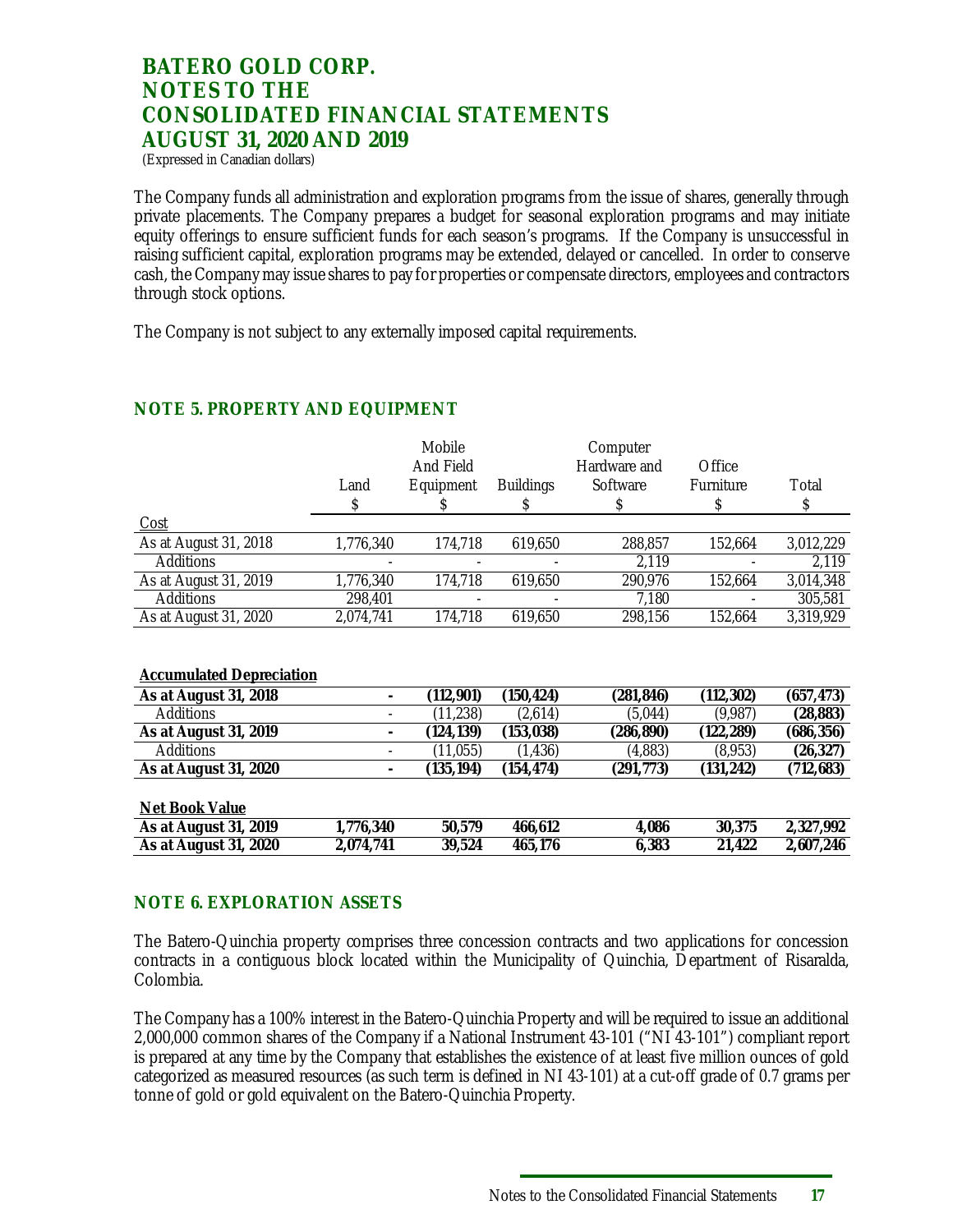(Expressed in Canadian dollars)

Additions to the Batero-Quinchia Property during the years ended August 31, 2020 and 2019 are as follows:

|                                         |            | For the years ended<br>August 31, |                    |
|-----------------------------------------|------------|-----------------------------------|--------------------|
|                                         | 2020       | 2019                              | 2018               |
|                                         |            | Adjusted - Note 12                | Adjusted - Note 12 |
|                                         | \$         |                                   |                    |
| Opening balance                         | 40,401,733 | 39,445,038                        | 38,419,846         |
| <b>Exploration costs</b>                |            |                                   |                    |
| Camp supplies                           | 174,591    | 97,750                            | 88,648             |
| Salaries and wages                      | 355,262    | 307,494                           | 297,183            |
| Field workers                           | 24,569     | 28,018                            | 87,486             |
| Foreign corporate taxes                 | 87,938     | 48,864                            | 57,124             |
| Metallurgy                              | 88,310     | 56,606                            | 30,585             |
| Consulting and professional fees        | 7,198      | 44,492                            | 174,657            |
| Drilling                                | 249,831    |                                   |                    |
| Security                                | 62,641     | 66,067                            | 4,147              |
| Social and environmental                | 358,469    | 247,093                           | 238,509            |
| Topography                              |            | 4,099                             |                    |
| Travel                                  | 35,783     | 44,032                            | 38,809             |
| <b>Acquisition costs</b>                |            |                                   |                    |
| <b>Concession fees</b>                  | 23,793     | 12,180                            | 3,687              |
| Land acquisition                        |            |                                   | 4,357              |
| Total exploration and acquisition costs | 1,468,385  | 956,695                           | 1,025,192          |
| Ending balance                          | 41,870,118 | 40,401,733                        | 39,445,038         |

### **NOTE 7. SHARE CAPITAL**

Authorized: Unlimited common shares without par value

Unlimited preferred shares without par value

There was no activity affecting share capital during the years ended August 31, 2020 and 2019.

### **NOTE 8. EQUITY RESERVE**

#### *Stock options*

The Company has a stock option plan (the "Stock Option Plan") under which it may grant options to directors, officers and technical consultants for up to 10% of the issued and outstanding common shares to directors, officers, employees and consultants. Under the plan, the exercise price of an option may not be less than the closing market price during the trading day immediately preceding the date of the grant of the option, less any applicable discount allowed by the TSXV. The options can be granted for a maximum term of five years and vest at the discretion of the board of directors. The fair value of each stock option granted is estimated on the date of grant using the Black-Scholes option-pricing model.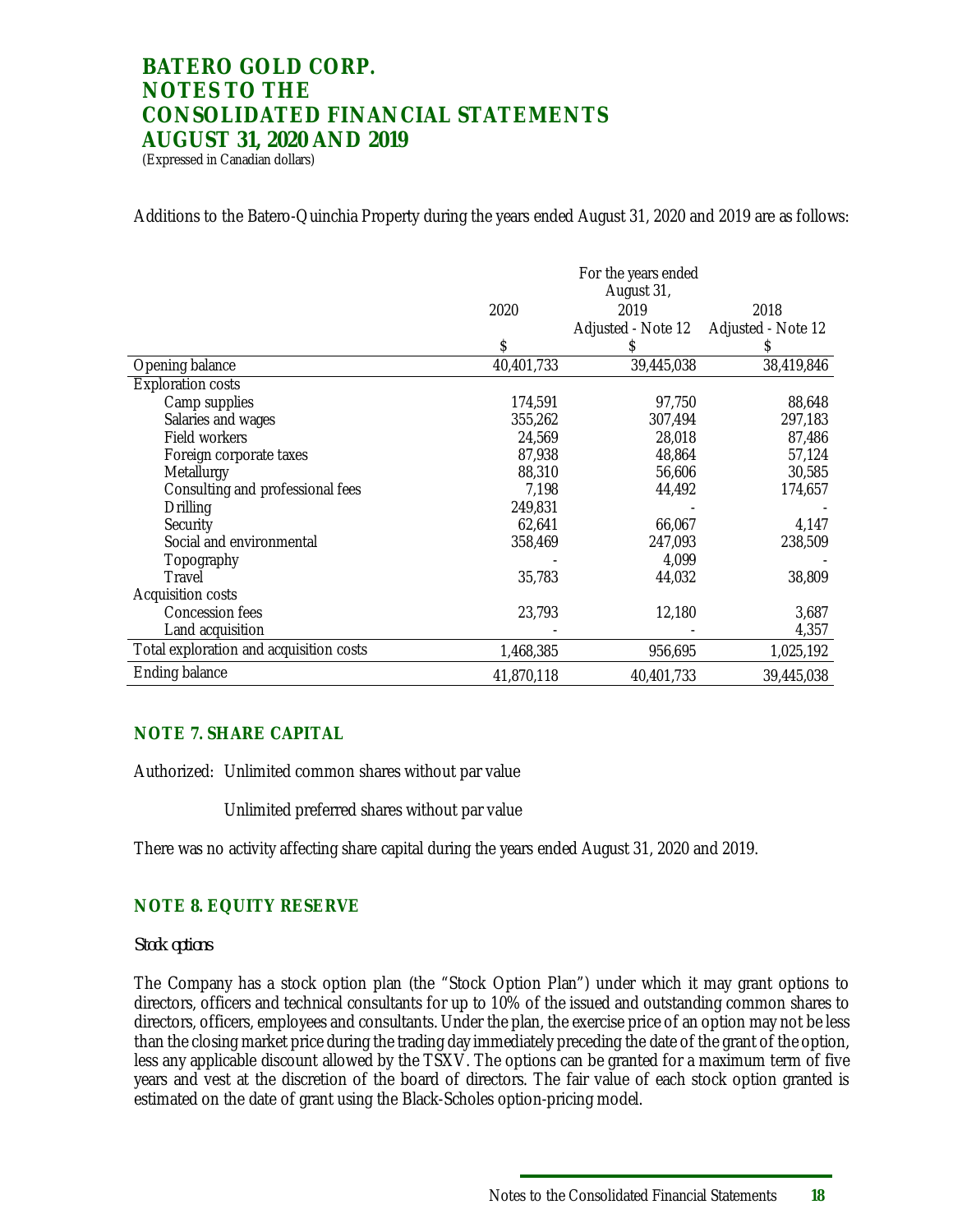(Expressed in Canadian dollars)

During the year ended August 31, 2020, 900,000 options expired (2019 - 200,000).

Stock option activity during the years ended August 31, 2020 and 2019 were as follows:

|                           | Number of<br><b>Options</b> | <b>Weighted Average</b><br><b>Exercise Price</b> |
|---------------------------|-----------------------------|--------------------------------------------------|
| Balance - August 31, 2018 | 9,200,000                   | 0.200                                            |
| Expired                   | (200,000)                   | 0.200                                            |
| Balance - August 31, 2019 | 9,000,000                   | 0.200                                            |
| Expired                   | (900,000)                   | 0.200                                            |
| Balance – August 31, 2020 | 8,100,000                   | 0.200                                            |

The following table summarizes information about the stock options outstanding and exercisable as at August 31, 2020:

| <b>Expiry Date</b> | Exercise price /<br>Weighted average price | <b>Number</b><br>Outstanding and |
|--------------------|--------------------------------------------|----------------------------------|
|                    |                                            | Exercisable                      |
| March 14, 2021     | 0.20                                       | 6,600,000                        |
| August 15, 2021    | 0.20                                       | 1,500,000                        |
|                    | በ  ንበ                                      | 8,100,000                        |

#### **NOTE 9. INCOME TAX**

The Company's provision for income taxes differs from the amount computed by applying the combined Canadian federal and provincial income tax rates to loss before income taxes as a result of the following:

|                                                     | August 31, |           |
|-----------------------------------------------------|------------|-----------|
|                                                     | 2020       | 2019      |
|                                                     |            |           |
| Statutory tax rates                                 | 26.50%     | 27.00%    |
| Income tax recovery computed at the statutory rates | (156, 500) | (379,900) |
| Tax rate differences                                | (18,700)   | (93,200)  |
| Benefit of tax losses not recognized                | 175,200    | 473,100   |
| Provision for (recovery of) income taxes            |            |           |

The enacted tax rates in Canada of 26.5% (27% - 2019) and Colombia of 32% (33% - 2019) where the company operates are applied in the tax provision calculation.

The following table reflects the Company's deferred income tax assets (liabilities) that have not been recognized in the consolidated financial statements: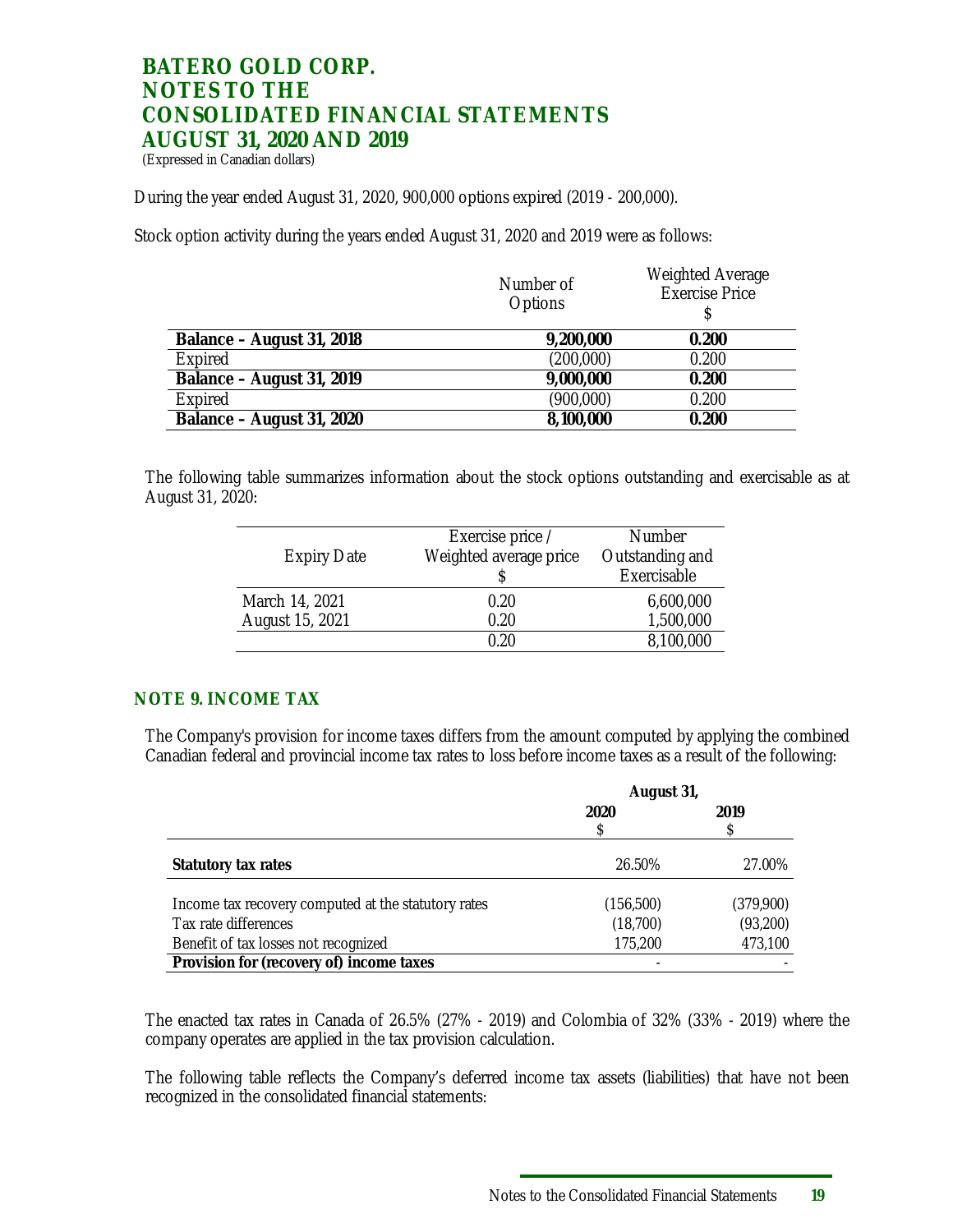(Expressed in Canadian dollars)

|                                    | August 31,   |           |  |
|------------------------------------|--------------|-----------|--|
|                                    | 2020<br>2019 |           |  |
|                                    |              |           |  |
|                                    |              |           |  |
| Property and equipment             | (365,900)    | (312,200) |  |
| Non-capital losses carried forward | 4,417,400    | 4,639,600 |  |
| Mineral property costs             | 2,046,900    | 2,085,500 |  |
|                                    | 6,098,400    | 6,412,900 |  |

As at August 31, 2020, the Company has Colombian non-capital losses of \$4,430,000 CAD (2019 - \$5,110,000) that have not been recognized and may be carried forward and applied against Colombian taxable income of future years. The non-capital loss may be carried forward indefinitely.

As at August 31, 2020, the Company has Canadian non-capital losses of \$11,318,000 CAD (2019 - \$10,937,000) that have not been recognized and may be carried forward and applied against Canadian taxable income of future years. The non-capital losses have expiry dates as follows:

|       | \$         |
|-------|------------|
| 2029  | 35,000     |
| 2030  | 573,000    |
| 2031  | 1,993,000  |
| 2032  | 2.647.000  |
| 2033  | 2.162.000  |
| 2034  | 1,016,000  |
| 2035  | 820,000    |
| 2036  | 1,516,000  |
| 2037  | 252,000    |
| 2038  | 54,000     |
| 2039  |            |
| 2040  | 250,000    |
| Total | 11,318,000 |

### **NOTE 10. RELATED PARTY DISCLOSURES**

During the years ended August 31, 2020 and 2019, the Company paid or accrued the following amounts to key management and private corporations owned by them:

|                                   | August 31,               |        |
|-----------------------------------|--------------------------|--------|
|                                   | 2020                     | 2019   |
|                                   |                          |        |
| Consulting fees of key management | $\overline{\phantom{0}}$ | 48,000 |
|                                   |                          | 48,000 |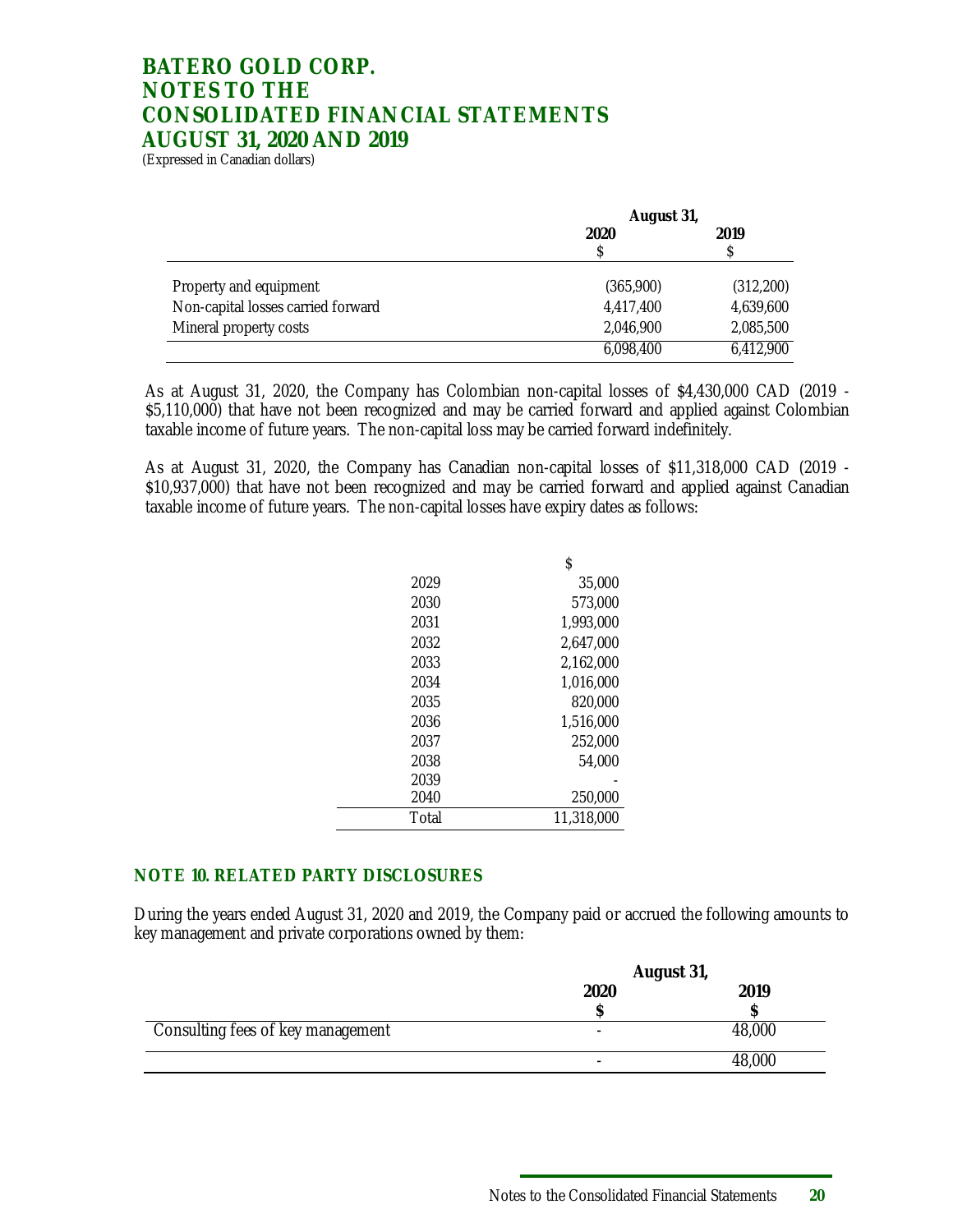(Expressed in Canadian dollars)

In accordance with IAS 24, key management personnel are those persons having authority and responsibility for planning, directing and controlling the activities of the Company, directly or indirectly, including any directors (executive and non-executive) of the Company.

The remuneration of directors and key executives is determined by the Compensation Committee.

During the years ended August 31, 2020 and 2019, the Company paid or accrued amounts due to Antioquia Gold Ltd., a company with key management personnel common to Batero, for back office services. Antioquia Gold Ltd. was paid \$147,680 (August 31, 2019 - \$182,015). Batero shares office space with Antioquia Gold Ltd. and the payments made to it were primarily for shared office costs.

Accounts payable and accrued liabilities as at August 31, 2020 is \$ 26,326 (August 31, 2019 - \$ 44,314) owing to related parties.

#### **NOTE 11. SEGMENTED INFORMATION**

The Company operates in one geographic centre. It has one reportable operating segment, being that of exploration and evaluation activities in Colombia. Geographically, all non-current assets in the amount of \$44,477,364 (August 31, 2019 - \$42,729,725) were held in Colombia.

### **NOTE 12. CHANGE IN ACCOUNTING POLICY**

These consolidated financial statements have been prepared to reflect a retrospective application of a change in accounting policy relating to exploration assets. The new accounting policy was adopted voluntarily by the Company on September 1, 2019 and has been applied retrospectively.

The company believes that this accounting policy change results in financial statements providing more reliable and relevant information about the effects of transactions and other events or conditions on the entity's financial position, financial performance, or cash flows, as well as maintaining the same accounting policies for exploration assets both in the parent company and in its subsidiaries.

The previous accounting policy was to capitalize all costs related to acquisition of exploration assets as incurred. Costs related to the evaluation of exploration assets were expensed as incurred.

Subsequent to the accounting policy change, costs related to acquisition, examination and evaluation of exploration assets are capitalized as incurred. General expenses related to exploration assets that are not directly related to the asset are not capitalized but expensed as incurred.

The change in accounting policy affected the Company's consolidated statements of financial position, consolidated statements of loss and comprehensive loss, consolidated statements of cash flows and statements of changes in shareholders' equity as set out below: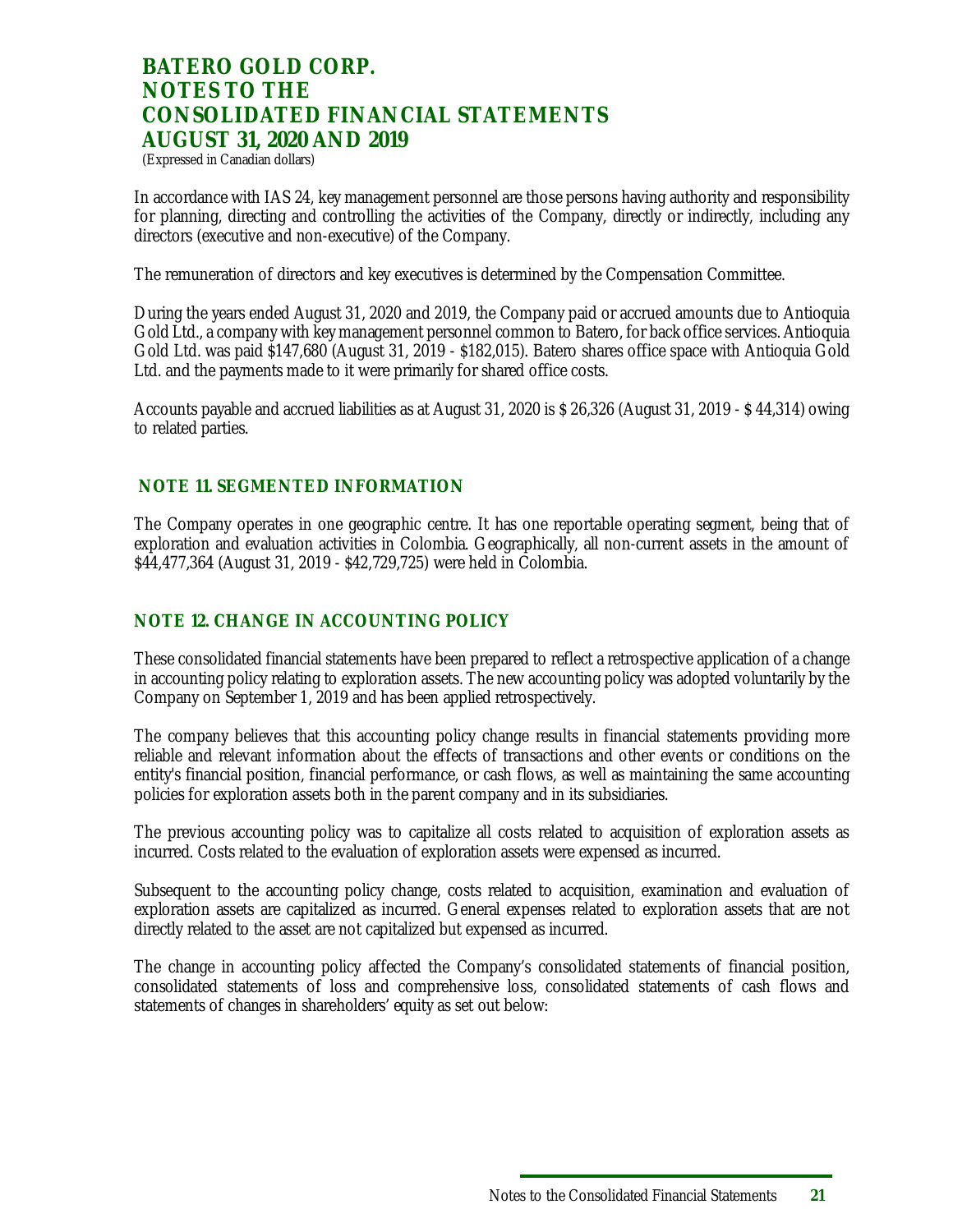(Expressed in Canadian dollars)

### **Consolidated Statement of Financial Position as at September 1, 2018**

|                              | September 1,<br>2018<br>As previously<br>published | Cumulative effect<br>of policy change | September 1,<br>2018<br>Adjusted |
|------------------------------|----------------------------------------------------|---------------------------------------|----------------------------------|
| Assets                       |                                                    |                                       |                                  |
| <b>Exploration assets</b>    | 7,724,148                                          | 31,720,890                            | 39,445,038                       |
| Total assets                 | 19,019,954                                         | 31,720,890                            | 50,740,844                       |
| Equity<br>Deficit            | (59, 440, 375)                                     | 31,720,890                            | (27, 719, 485)                   |
| Total equity                 | 18,873,886                                         | 31,720,890                            | 50,594,776                       |
| Total liabilities and equity | 19,019,954                                         | 31,720,890                            | 50,740,844                       |

### **Consolidated Statement of Financial Position as at August 31, 2019**

|                              | August 31,<br>2019<br>As previously<br>published | Cumulative effect<br>of policy change | August 31,<br>2019<br>Adjusted |
|------------------------------|--------------------------------------------------|---------------------------------------|--------------------------------|
| Assets                       |                                                  |                                       |                                |
| <b>Exploration assets</b>    | 7,724,148                                        | 32,677,585                            | 40,401,733                     |
| Total assets                 | 17,639,421                                       | 32,677,585                            | 50,317,006                     |
| Equity                       |                                                  |                                       |                                |
| Deficit                      | (60, 847, 237)                                   | 32,677,585                            | (28, 169, 652)                 |
| Total equity                 | 17,467,024                                       | 32,677,585                            | 50,144,609                     |
| Total liabilities and equity | 17,639,421                                       | 32,677,585                            | 50,317,006                     |

### **Consolidated Statement of Net Loss and Comprehensive Loss for the year ended August 31, 2019**

|                                                                                                                                                                                    | 2019<br>As previously<br>published   | Effect of policy<br>change                       | 2019<br>Adjusted                                           |
|------------------------------------------------------------------------------------------------------------------------------------------------------------------------------------|--------------------------------------|--------------------------------------------------|------------------------------------------------------------|
| Exploration and evaluation expenditures                                                                                                                                            | (1,533,133)                          | 1,533,133                                        |                                                            |
| Expenses<br>Consulting and salaries<br>Depreciation<br>Office and administration<br>Professional and consulting fees<br>Transfer agent and filing fees<br>Travel and accommodation | 68.550<br>29.179<br>44.273<br>25,499 | 204.606<br>28.882<br>128,494<br>212,508<br>1.366 | 273,156<br>28,882<br>157,673<br>256,781<br>25,499<br>1.366 |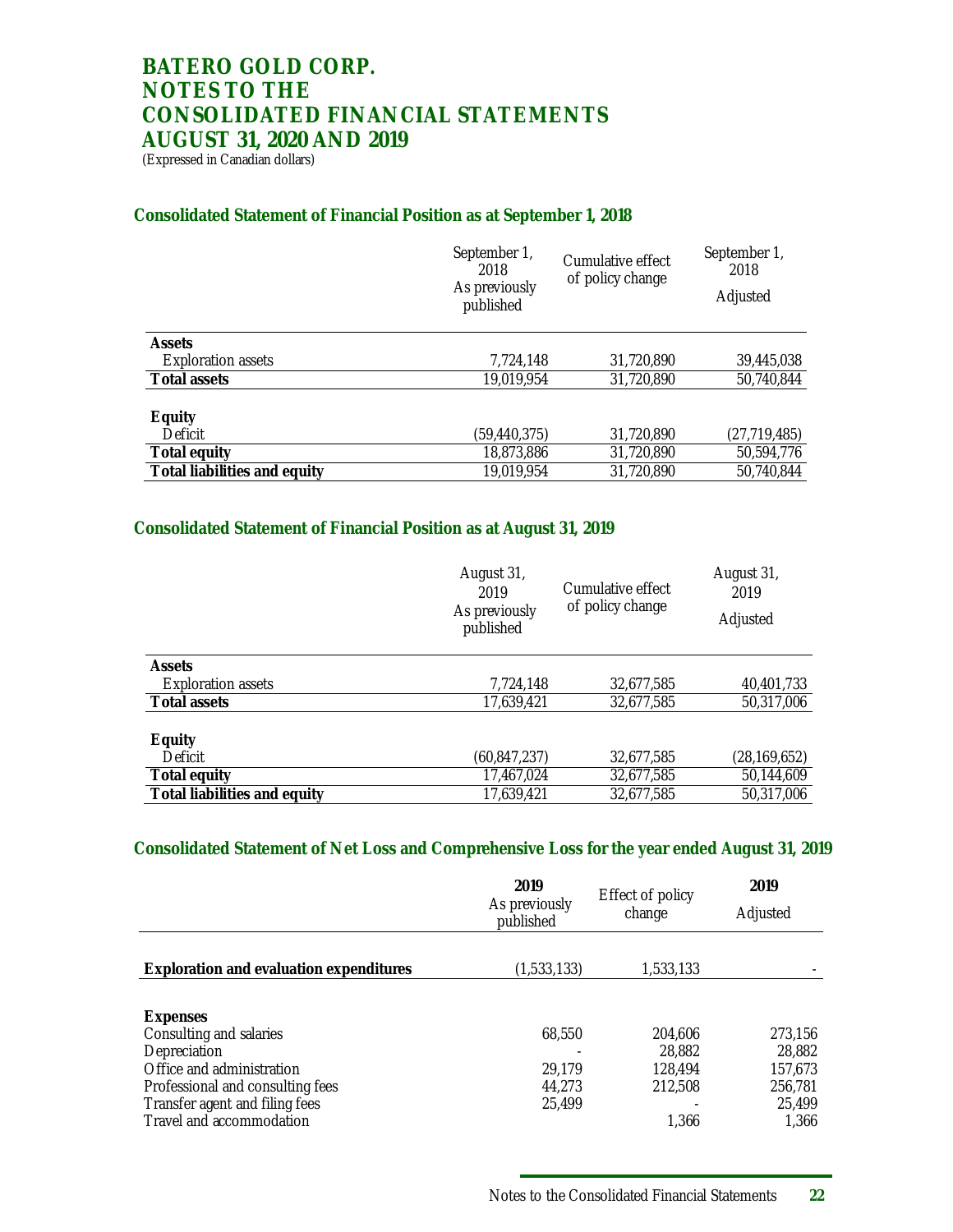(Expressed in Canadian dollars)

| Operating expenses                           | (167, 501)  | (575, 856) | (743, 357)  |
|----------------------------------------------|-------------|------------|-------------|
|                                              |             |            |             |
| Operating loss                               | (1,700,634) | 957,277    | (743, 357)  |
|                                              |             |            |             |
| Other income                                 |             |            |             |
| Interest income (expenses)                   | 168,604     | 1,960      | 170,564     |
| Foreign exchange gain (loss)                 | 125,168     | (2,542)    | 122,626     |
| Other income (expenses)                      | 293,772     | (582)      | 293,190     |
|                                              |             |            |             |
| Net loss and comprehensive loss for the year | (1,406,862) | 956.695    | (450, 167)  |
|                                              |             |            |             |
| Net loss per share:                          |             |            |             |
| Basic and diluted loss per common share      | (0.01)      |            | (0.00)      |
| Weighted average number of common shares     |             |            |             |
| outstanding - basic and fully diluted        | 115,182,383 |            | 115,182,383 |

### **Consolidated Statement of Changes in Shareholders´ Equity as at August 31, 2018**

|                                                          | Share capital       |            |                |                |                         |
|----------------------------------------------------------|---------------------|------------|----------------|----------------|-------------------------|
|                                                          | Number of<br>shares | Amount     | Equity reserve | Deficit        | Shareholder's<br>equity |
|                                                          |                     |            |                |                |                         |
| Balance as at August 31, 2018<br>as previously published | 115,182,383         | 66,327,048 | 11,987,213     | (59, 440, 375) | 18,873,886              |
| Cumulative effect of policy                              |                     |            |                |                |                         |
| change                                                   |                     |            |                | 31,720,890     | 31,720,890              |
| Balance adjusted as at August<br>31, 2018                | 115,182,383         | 66,327,048 | 11,987,213     | (27, 719, 485) | 50,594,776              |

### **Consolidated Statement of Changes in Shareholders´ Equity as at August 31, 2019**

|                                                          | Share capital       |            |                |                |                         |
|----------------------------------------------------------|---------------------|------------|----------------|----------------|-------------------------|
|                                                          | Number of<br>shares | Amount     | Equity reserve | Deficit        | Shareholder's<br>equity |
|                                                          |                     |            |                | ¢              | σ                       |
| Balance as at August 31, 2019<br>as previously published | 115,182,383         | 66.327.048 | 11,987,213     | (60, 847, 237) | 17,467,024              |
| Cumulative effect of policy<br>change                    |                     |            |                | 32,677,585     | 32,677,585              |
| Balance adjusted as at August<br>31, 2019                | 115,182,383         | 66,327,048 | 11,987,213     | (28, 169, 652) | 50,144,609              |